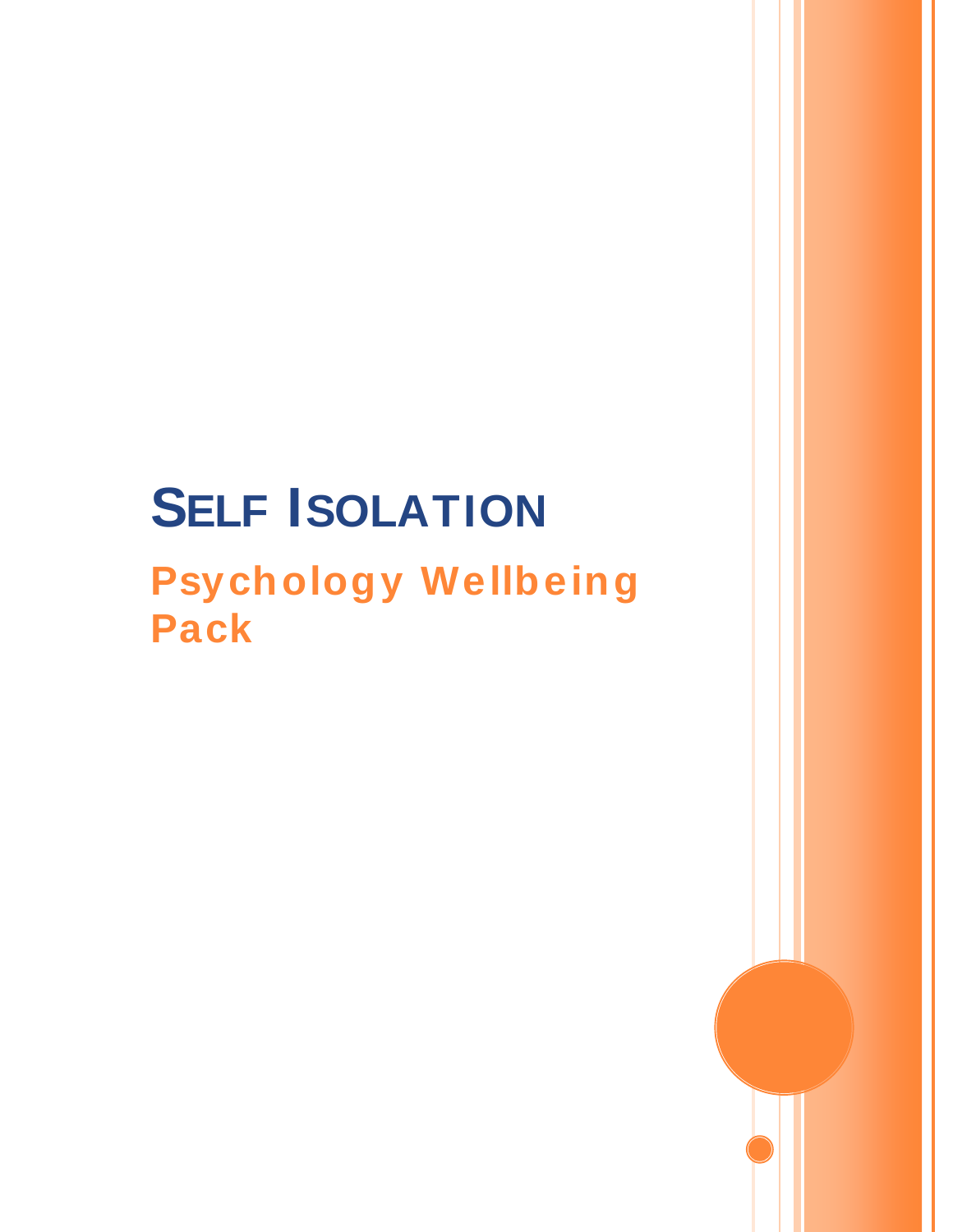Created by Alishia Bann-Khellaf, Assistant Psychologist, Halton Recovery Team, North West Boroughs Healthcare NHS Foundation Trust 1 0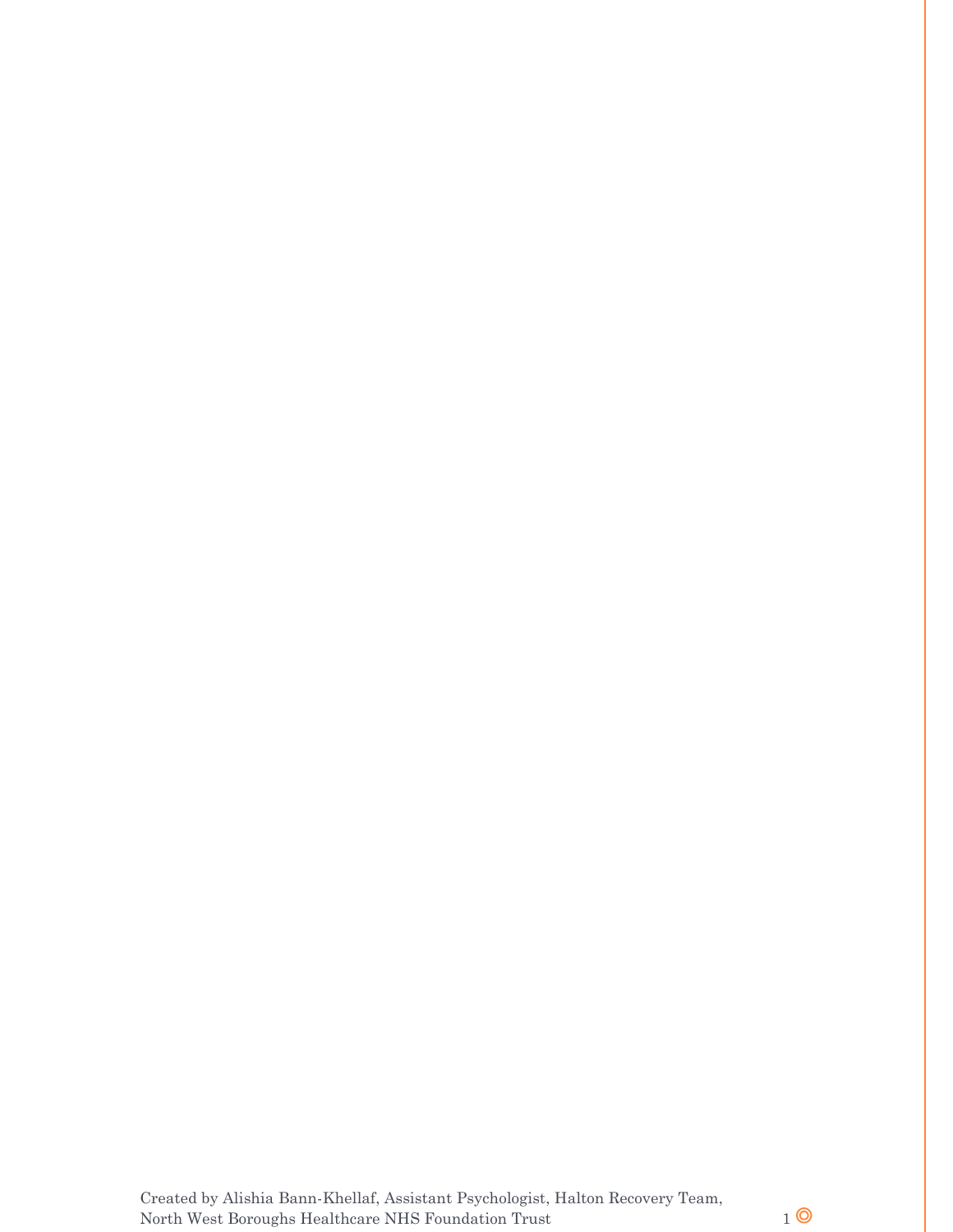### PSYCHOLOGY WELLBEING PACK

You might be worried about coronavirus and how it could affect your life. This may include being asked to stay at home and avoid other people.

This might feel difficult or stressful but we have designed this pack to support your mental health and wellbeing through this challenging time.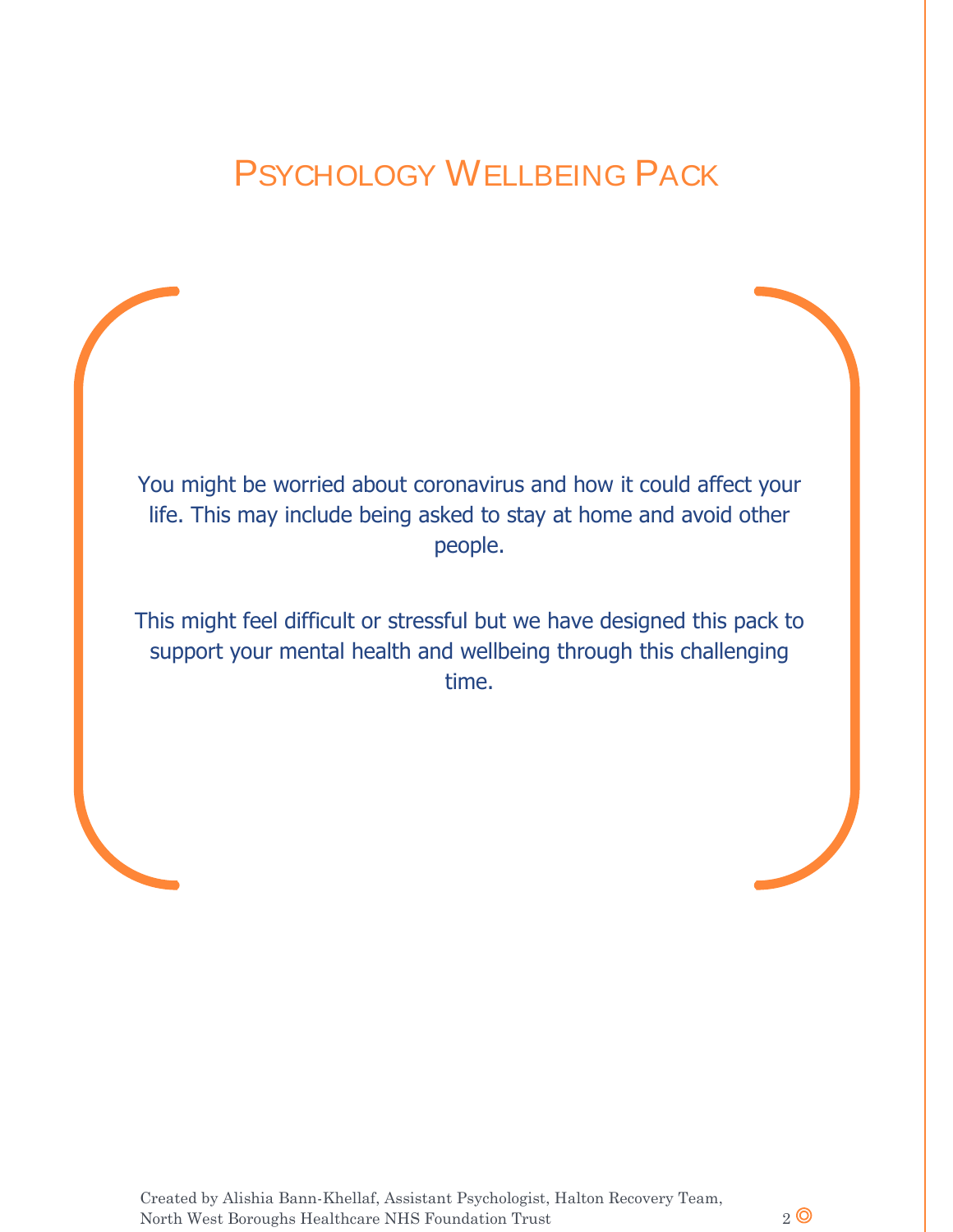# ACTIVITY MENU

This activity menu presents example activities that can help keep you occupied and can provide a sense of achievement, pleasure or connection to others.



Sit by the window where you can look out over a view of trees or the sky



Home workouts **Shop online for groceries** (if permitted) Online exercises Shop online for clothes (if permitted) Cleaning your home **Plan what you want to purchase**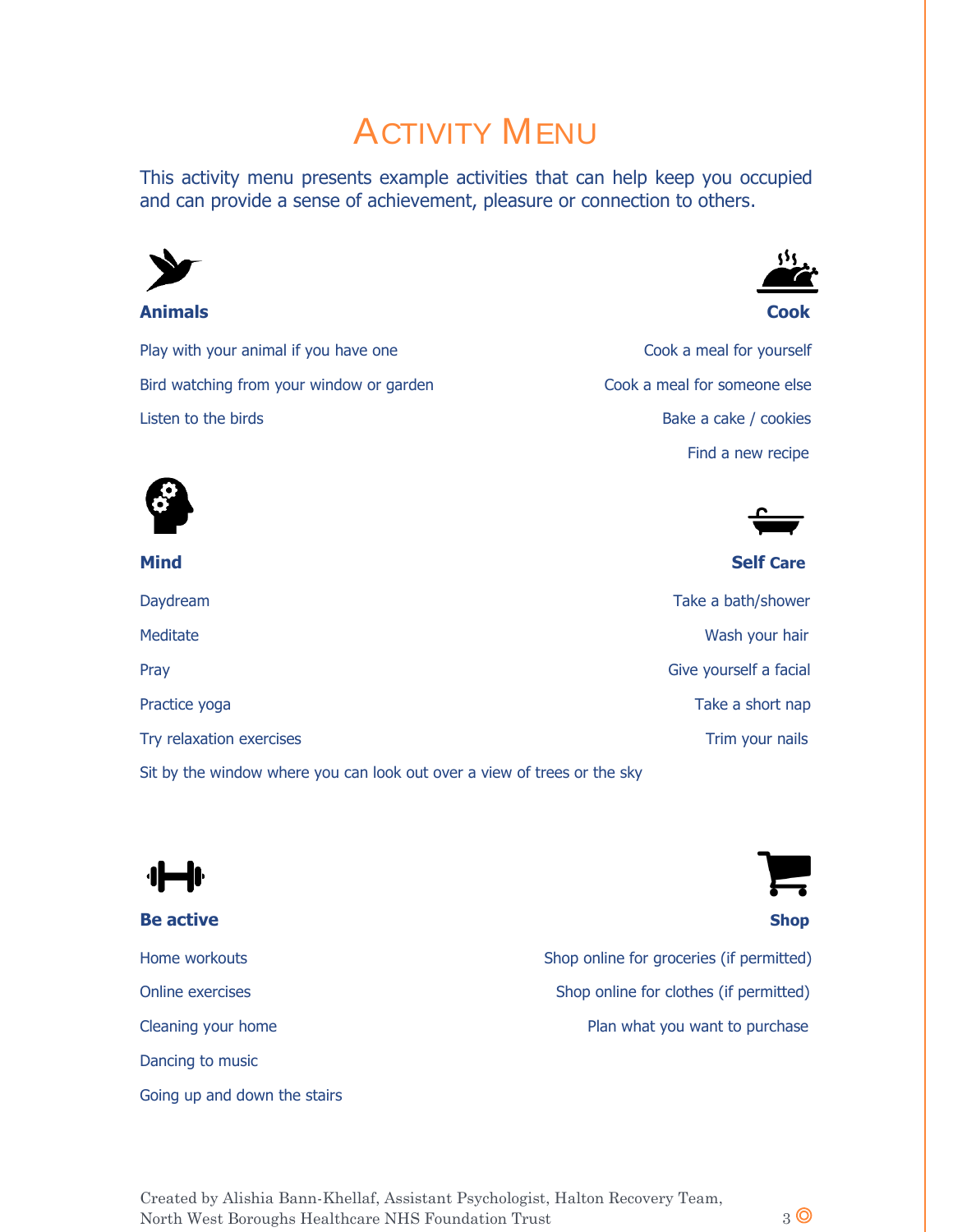

Start a scrapbook and the start and the start and the start and the start and the start and the start and the start and the start and the start and the start and the start and the start and the start and the start and the Finish a project Do some sewing / knitting **Colouring** 



Clean the house: each day focus on one room Help a friend online or over the telephone Clean the fridge and oven **Make a gift for someone** Make a gift for someone Clean your shoes and the control of the Make a list of your good points Do laundry Make a list of things or people you are grateful for Do some chores Organise your wardrobes Clean cupboards



**Watch**

Watch a movie Watch a TV show Watch a YouTube video



Draw a picture Listen to music you like Paint a portrait Find some new music to listen to Paint a portrait Take a photograph Turn on the radio Doodle / sketch Make some music Organise photographs Sing a song Make a photograph album **Play and The Control of the Control of Control** Play an instrument





### **Clean Kindness**

Created by Alishia Bann-Khellaf, Assistant Psychologist, Halton Recovery Team, North West Boroughs Healthcare NHS Foundation Trust 4 0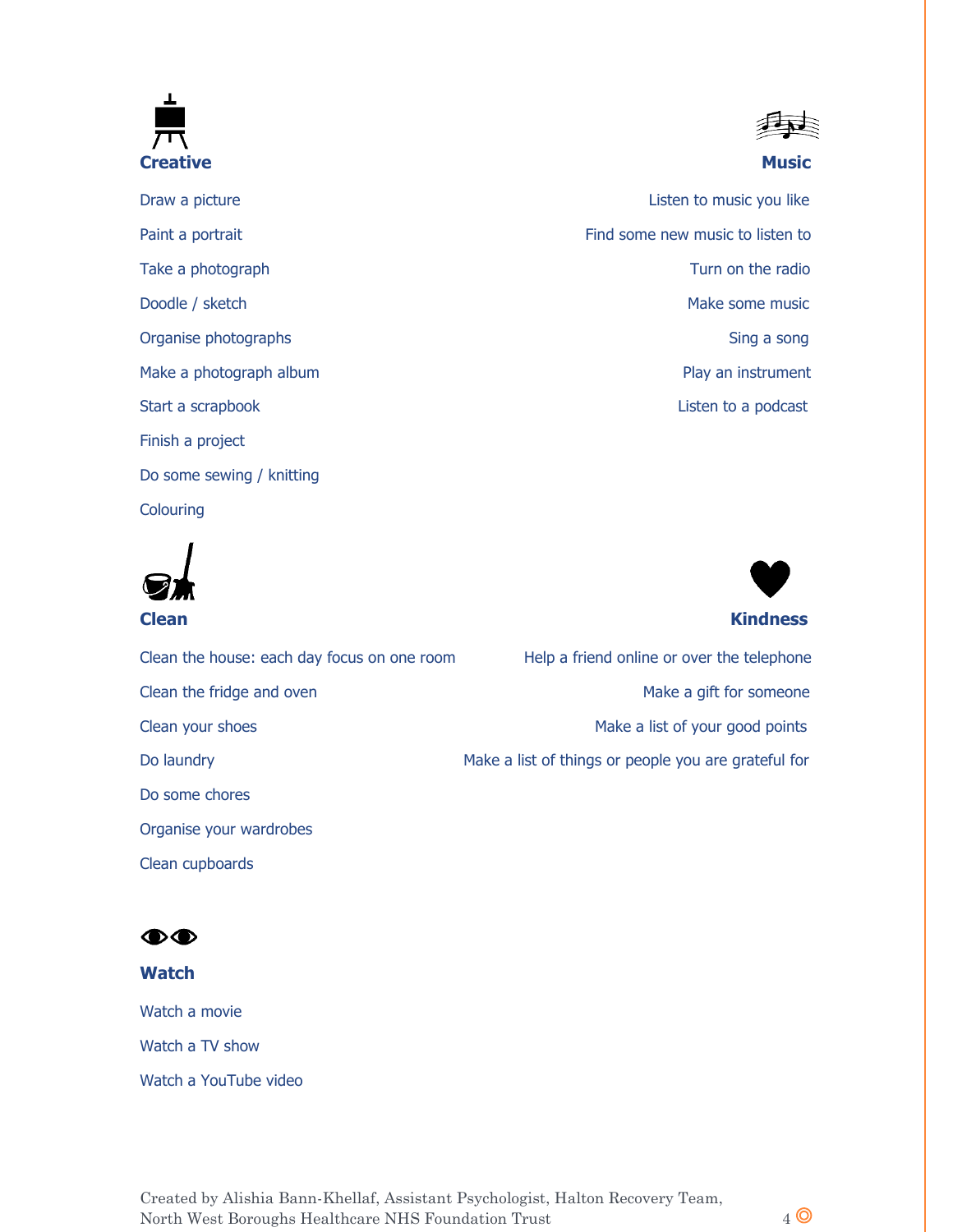

Make a 'bucket list'



Join a new group and the set of the set of the set of the set of the Learn a new fact Join a political party **Watch a tutorial video** Watch a tutorial video Join a dating website **Learn a new language** Learn a new language Send a message to a friend Write a letter to a friend Reconnect with an old friend



#### **Mend** Read<sup>d</sup>

Repair something in the house Read a favourite book Repair your bike Read your favourite website Make something new Buy and EBook and the something new Buy and EBook and the something new Buy and EBook and EBook Change a lightbulb Decorate a room

### **Plan Try something new**

Set a goal Try a new food Create a budget **Listen to some new music** Make a 5 year plan Make a 5 year plan Make a 'to do' list and the state of the state of the state and the state and the Read a new book



### **Connect with people Learn something new**

Contact a friend Learn a new skill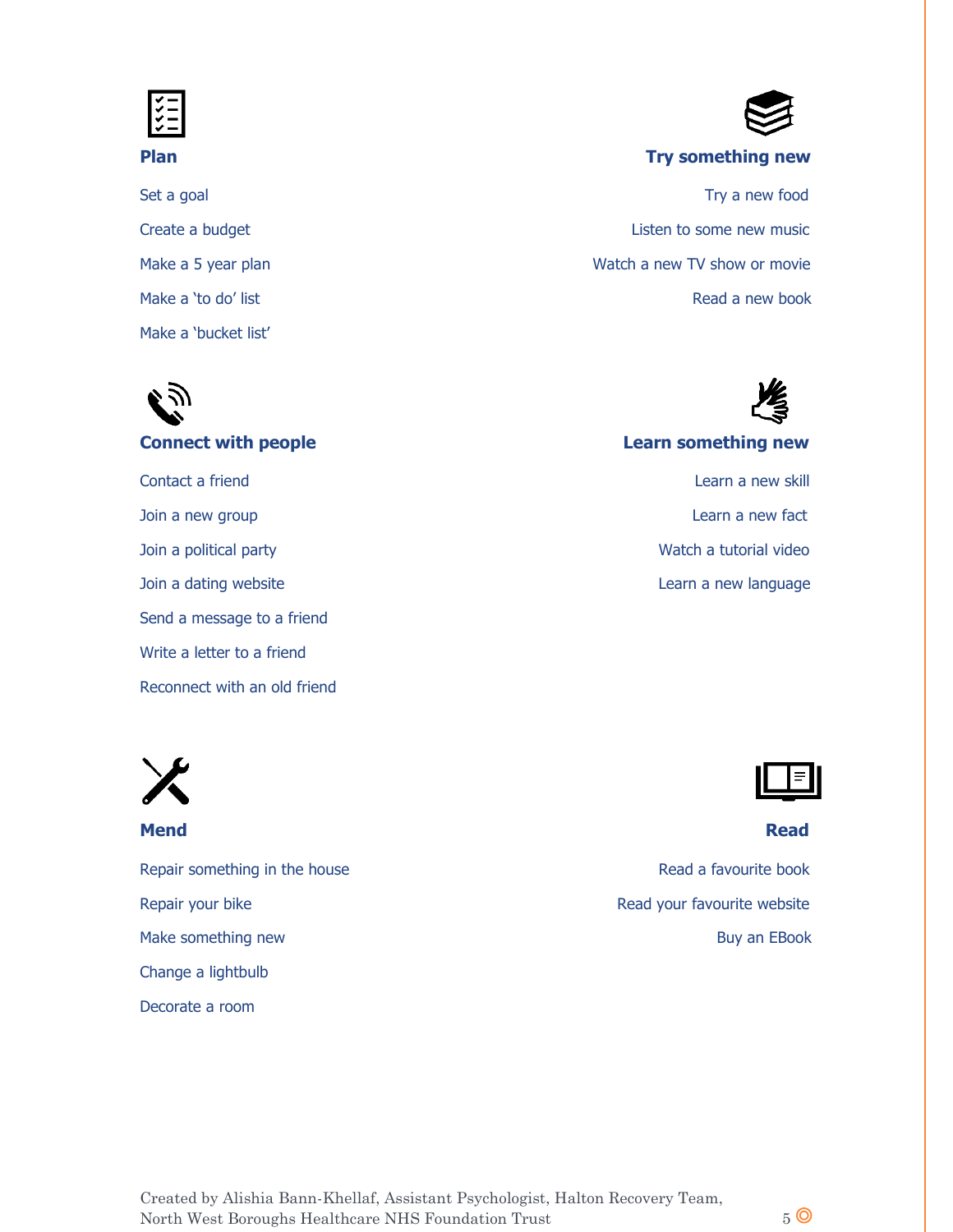**Schedule Write** Get up extra early and the state of the state of the Write a letter with compliments Plan your day Note and the Second Second Second Second Second Second Second Second Second Second Second Second Second Second Second Second Second Second Second Second Second Second Second Second Second Second Second Second Stay up late a grateful letter Sleep in late **Sleep in late** a 'thank you' card Tick something off your 'to do' list Write a journal / diary

 Write your CV Start writing a book

The key is ROUTINE… Establish a daily routine which will provide you with structure and purpose.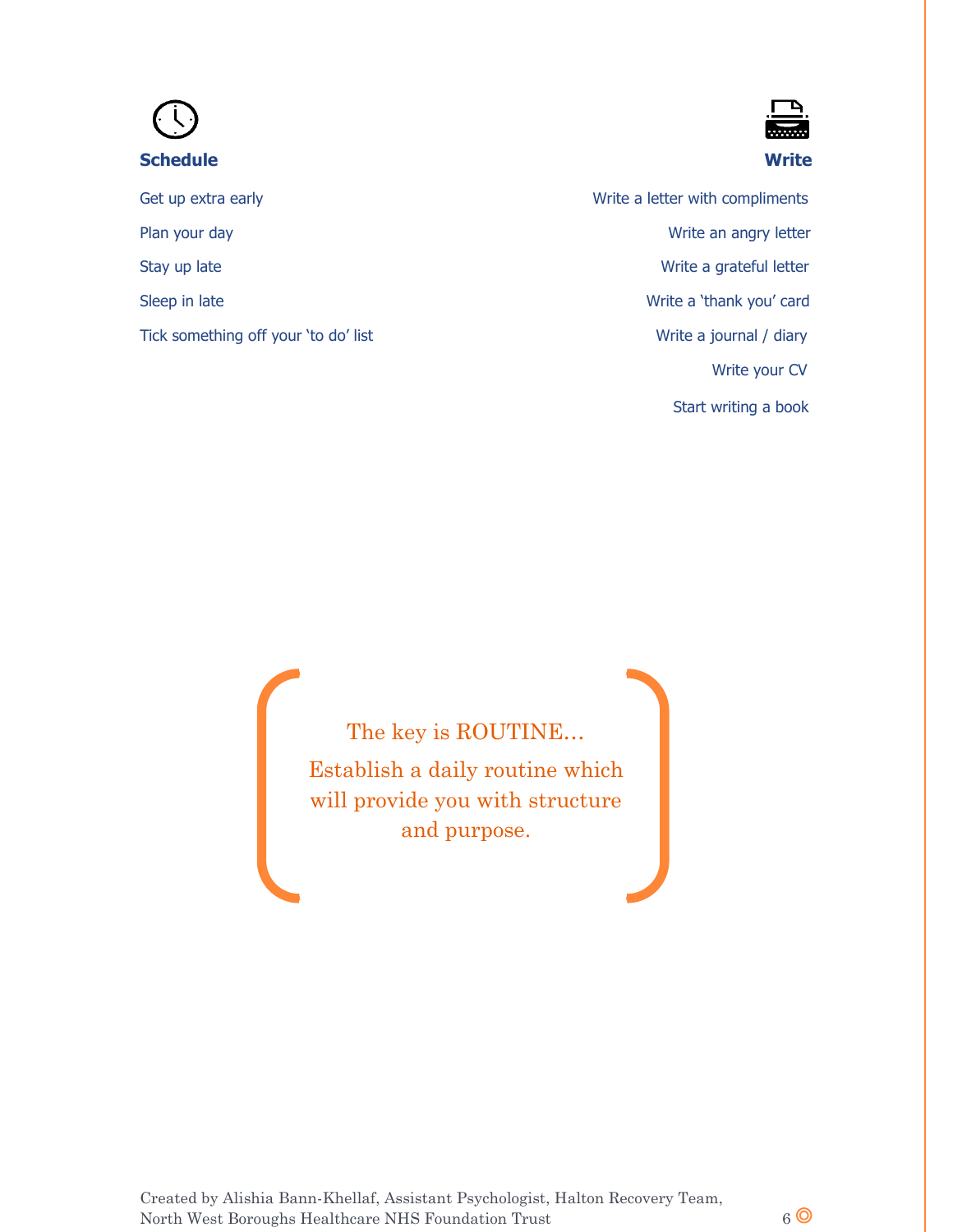### GROUNDING TECHNIQUES

#### **Breathing**

When we are anxious or upset our breathing becomes more rapid. We can feel better by deliberately slowing and relaxing our breathing. Anxious breathing is up in the chest, whereas relaxed breathing happens deeper in the stomach.

#### **Relaxed breathing instructions**

- Breathe in slowly and steadily through your nose for a count of 4 don't rush this!
- Pause for a count of 1
- Exhale slowly and steadily for a count of 4 breathe out gradually try not to breathe out with a sigh
- Repeat for a few minutes until you notice a change in how your body feels
- If you get distracted, or if your mind wanders, just bring your attention back to how it feels to breathe in and out

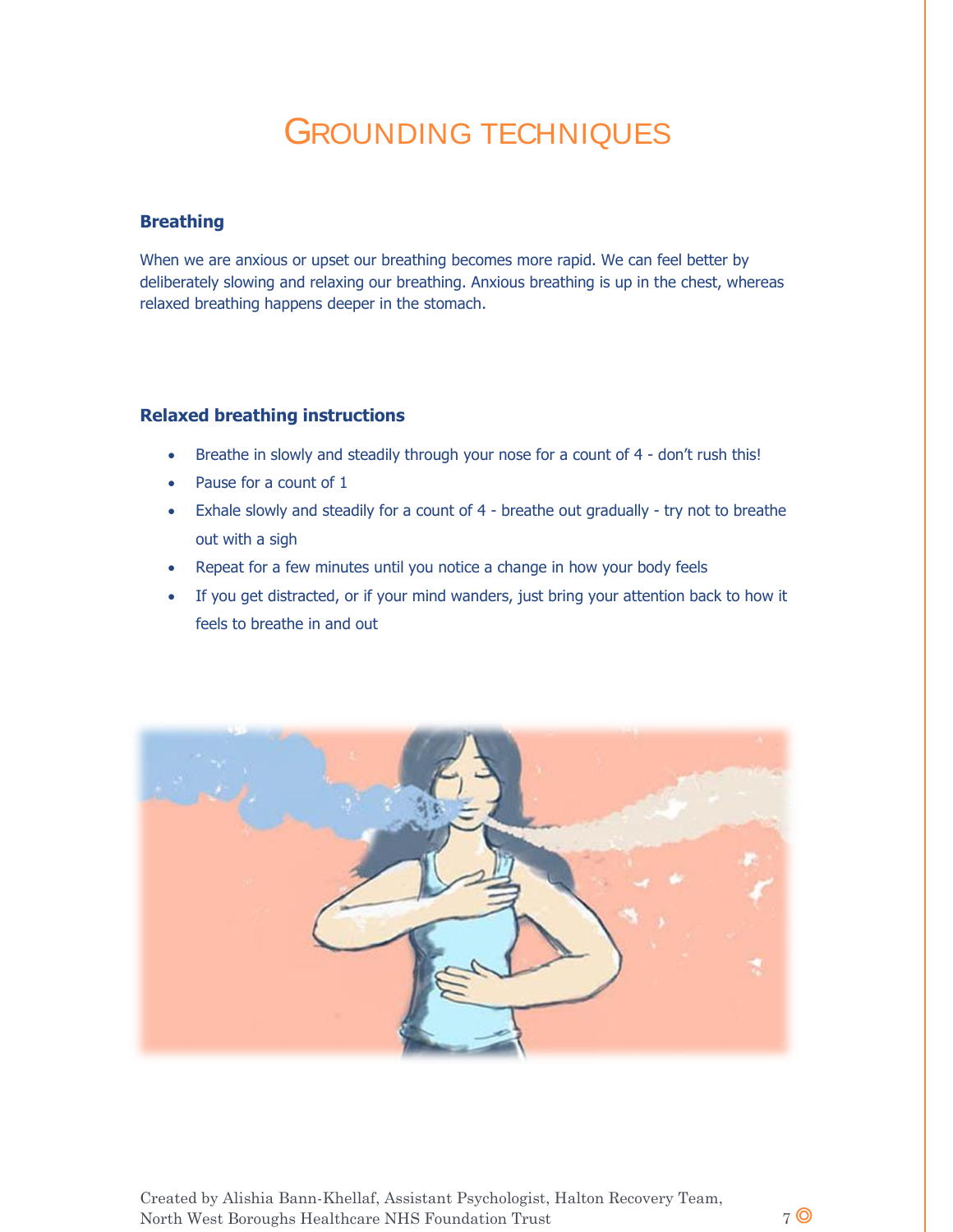#### **Practice Belly Breathing**

Sit comfortably in a chair and place your hands on your belly, with your middle fingertips just slightly touching. Now breathe in deeply and notice how your fingertips move apart a little. That shows you are breathing effectively with your diaphragm. You might need to practice this!

When you are feeling tense and hoping to relax, try breathing out a little bit more slowly and more deeply, noticing a short pause before the in-breath takes over (there is no need to exaggerate the in-breath, just let it happen). You might find it useful to count slowly or prolong a word such as **ONE** or **CALM** to help elongate the out-breath a little (to yourself or out loud).

#### **Simple Breathing Exercise**

This breathing exercise takes only a few seconds, no matter where you are. It is particularly helpful at stressful times, and also practice it at regular intervals throughout the day.

- Take a deep, slow breath in and hold it for 5 seconds. Feel your belly expand as you do this.
- Breathe out slowly, to a count of 5.
- Breathe in again, make every breath slow and steady and exactly the same as the one before it and the one after it.
- As you breathe out, concentrate on expelling ALL the air in your lungs.
- If you are alone, you could make a noise like **WHOO** as you do this to help you feel the air being let out.
- Keep the outbreath going for as long as you can. Keep it relaxed for a few seconds before you inhale again.

#### **Colour Breathing**

For a fast and effective calming technique in a stressful situation, visualise the colour blue. Visualise breathing in that blue calm and breathing out red tension.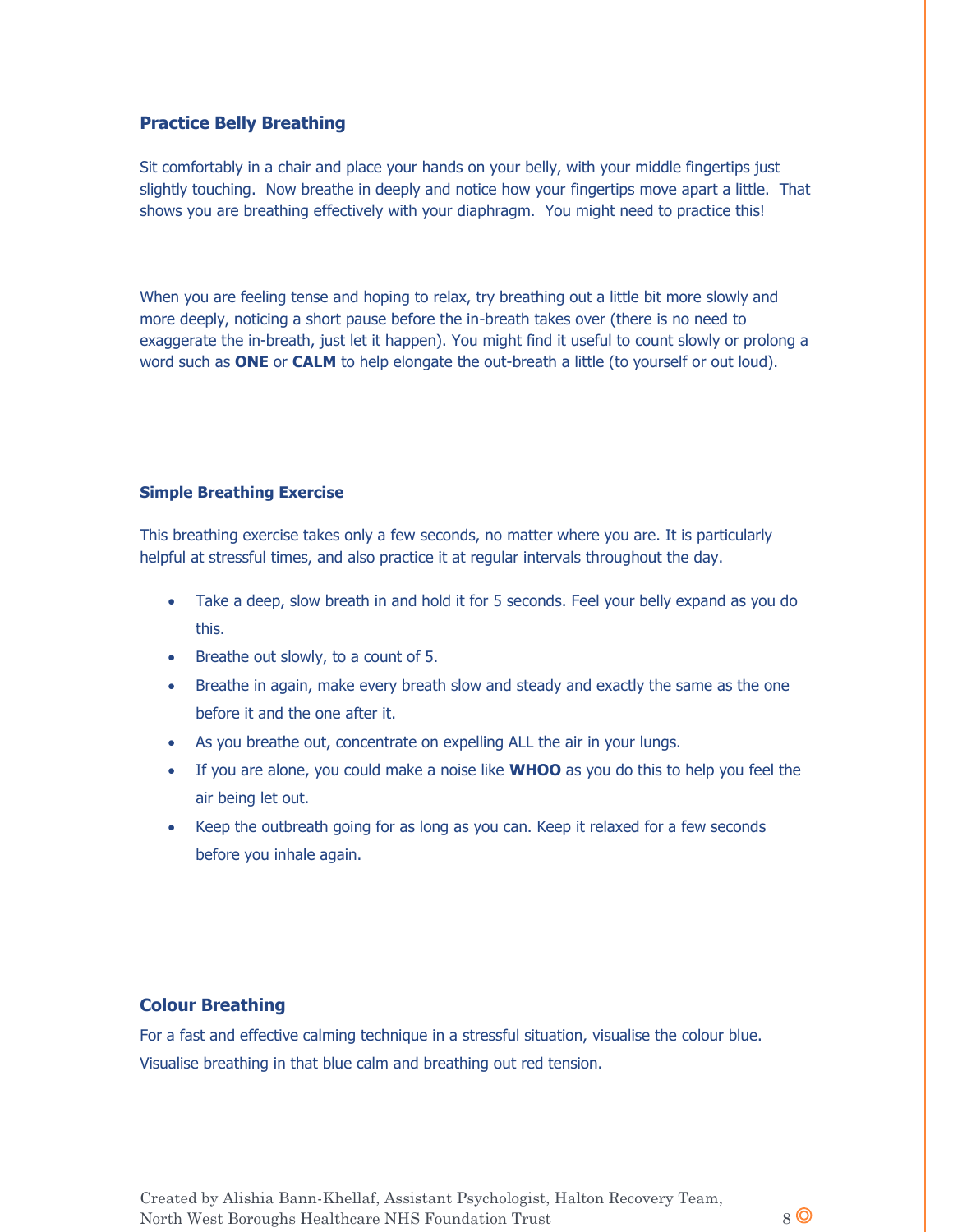#### **Progressive Muscle Relaxation**

- Sit in a comfortable chair (or lie on the floor, or on a bed).
- Ensure you will not be disturbed by other noises.
- If you become aware of sounds just try to ignore them and let them leave your mind just as soon as they enter.
- Make sure the whole of your body is comfortably supported including your arms, head and feet. (Rest your arms on the arms of the chair, with your feet flat on the floor)
- Close your eyes. Feel the bed or chair supporting your whole body your legs, your arms, your head.
- If you can feel any tension, begin to let it go.
- Take 2 slow and deep breaths, and let the tension begin to flow out.
- Become aware of your head notice how your forehead feels.
- Let any tension go and feel your forehead become smooth and wide.
- Let any tension go from around your eyes, your mouth, your cheeks and your jaw. Let your teeth part slightly and feel the tension go.
- Now focus on your neck let the chair take the weight of your head and feel your neck relax. Now your head is feeling heavy and floppy. Let your shoulders lower gently down. Your shoulders are wider, your neck is longer.
- Notice how your body feels as you begin to relax.
- Be aware of your arms and your hands. Let them sink down into the chair. Now they are feeling heavy and limp.
- Think about your back, from your neck to your hips. Let the tension go and feel yourself sinking down into the chair. Let your hips, your legs and your feet relax and roll outwards. Notice the feeling of relaxation taking over.
- Think about your breathing your abdomen gently rising and falling as you breathe.
- Let your next breath be a little deeper, a little slower...
- Now, you are feeling completely relaxed and heavy.
- Lie still and concentrate on slow, rhythmic breathing.
- When you want to, count back from 5 to 1 and open your eyes.
- Wiggle your fingers and toes, breathe deeply and stretch.
- Pause before gently rising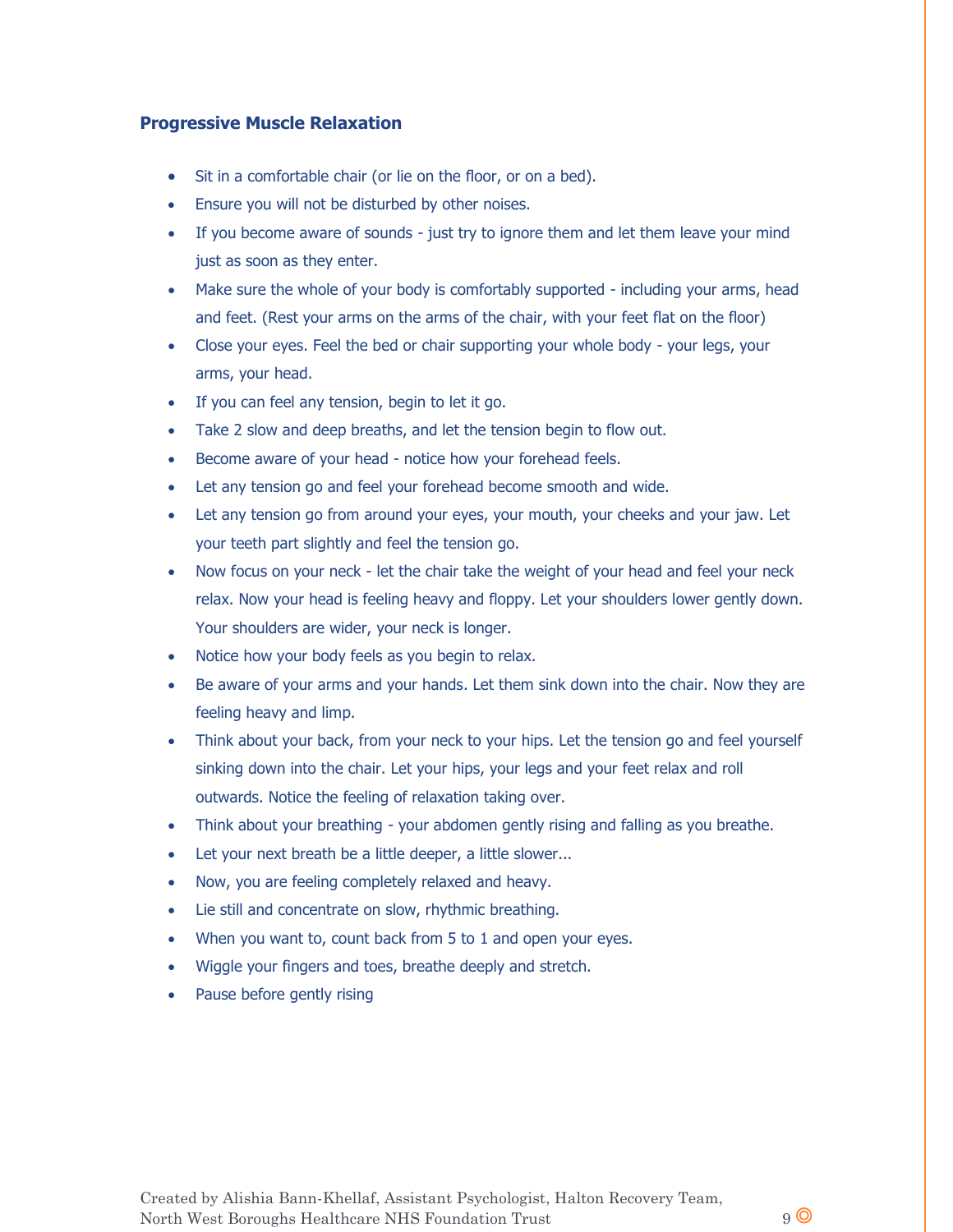#### **Smells**

Smells are an incredibly powerful way of coming to our senses. If you are deliberately paying attention to a smell you are truly in the present moment. Try to find a smell that has positive associations for you - maybe one that reminds you of happy times, or a smell which you enjoy. Carry it with you and use it to bring yourself back to the present moment if you get caught up in an unwanted memory.

#### **Helpful smells**

- Small bottles of essential oils e.g. eucalyptus, mint, lavender, lemon
- Small dried flowers such as lavender
- Perfume soaked on a tissue
- Whole spices from the kitchen

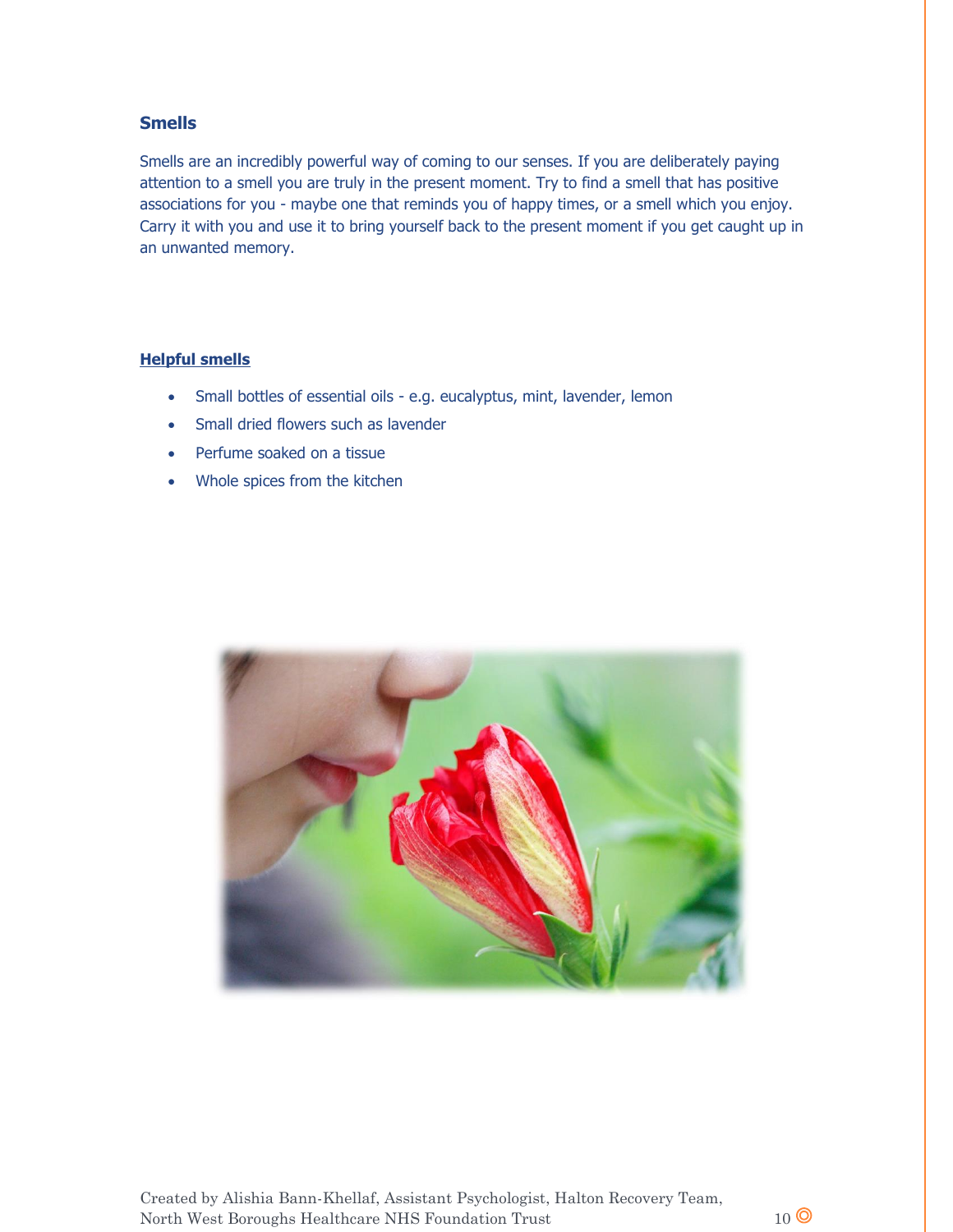### PRACTICE MINDFULNESS

#### **What Is Mindfulness?**

Mindfulness is a form of self-awareness training adapted from Buddhist mindfulness meditation. Mindfulness is about being aware of what is happening in the present, moment-by-moment, without making judgements about what we notice. Mindfulness meditation practice is a key ingredient in a variety of evidence-based psychotherapies, including dialectical behaviour therapy (DBT) and acceptance and commitment therapy (ACT). There are many mindfulness exercises on YouTube.

#### **Why should I practice mindfulness?**

Our minds can be focused on things in the past, present or future. We often find ourselves ruminating about events that have already happened, or worrying about things that could happen. These habits of thought are often distressing.

Mindfulness is a practice which encourages us to attend to the present moment. There is good evidence that mindfulness practice can help people cope more effectively with a wide variety of feeling-states such as depression and anxiety, but also with physical health conditions including chronic pain and illness.

| <b>Past</b>     | <b>Present</b> | <b>Future</b> |
|-----------------|----------------|---------------|
| Rumination      | <b>Being</b>   | <b>Worry</b>  |
| <b>Brooding</b> |                | Fretting      |

"Mindfulness means paying attention in a particular way: on purpose, in the present moment, and non-judgmentally"

Created by Alishia Bann-Khellaf, Assistant Psychologist, Halton Recovery Team, North West Boroughs Healthcare NHS Foundation Trust 11 0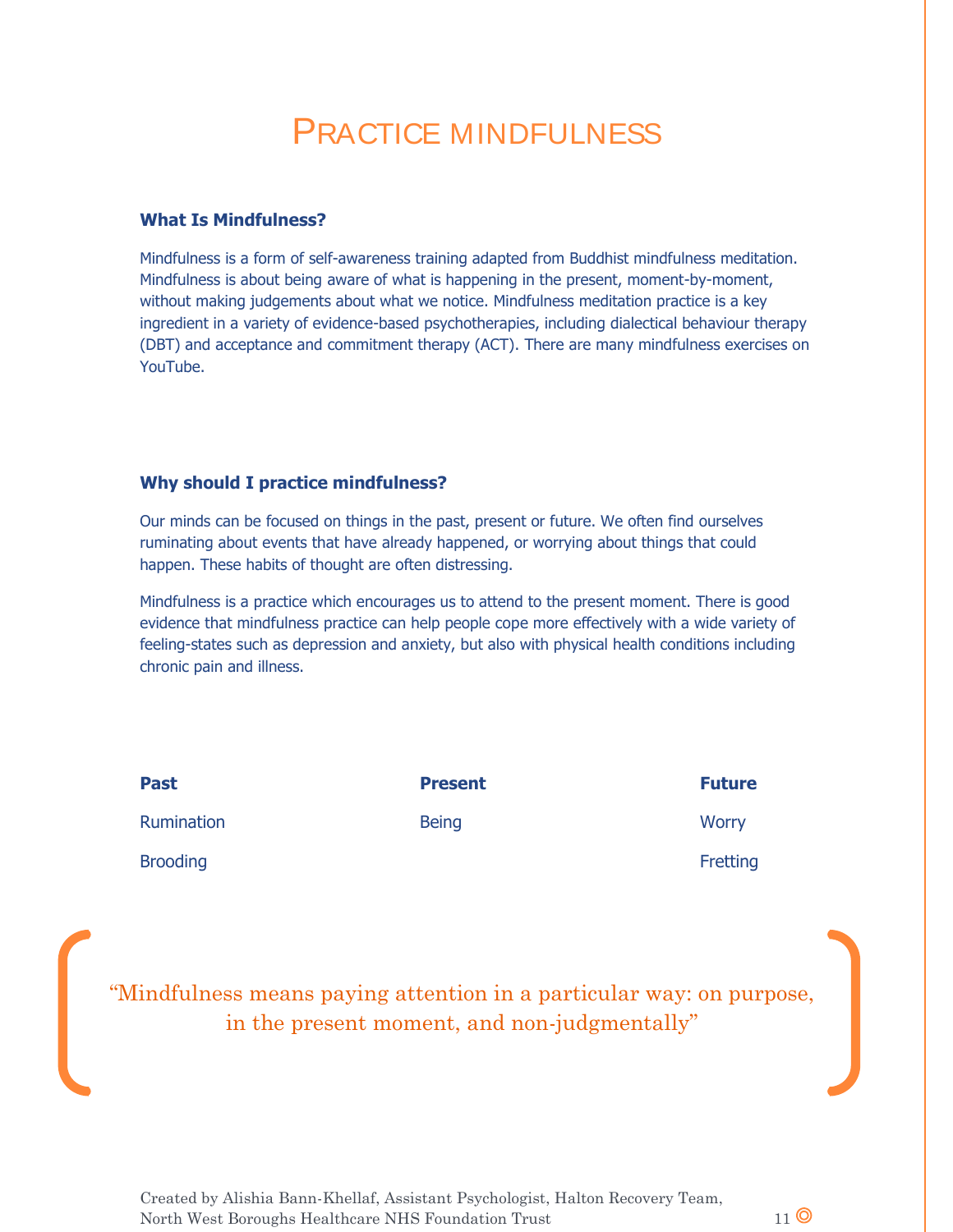### **Why do I need to practice? Can't I pay attention to the present moment already?**

We can all pay attention to the present moment, at least for a short while. If you haven't tried meditation before, though, you might notice that your attention wanders and is not easily controlled. Mindfulness strengthens our ability to pay attention in the present moment, but also increases our awareness of how our minds fluctuate, often in unhelpful ways. People who practice mindfulness regularly find that it helps their ability to stay in the present moment without being deflected.

#### **What does it mean to 'cultivate a non-judgemental attitude'?**

Shakespeare said "there is nothing either good or bad, but thinking makes it so", and this is a core idea in therapies like cognitive behavioural therapy. Making judgements about our own experiences can often lead us to becoming quite distressed. For example, thoughts like "this is horrible" and "I can't take any more" are both judgements associated with distress. Practising mindfulness teaches us to accept more of our experience without judging it. This has been shown to help people live more fulfilling lives.

#### **Example:** [Choose an activity to do mindfully, just for 1 or 2 minutes](https://www.getselfhelp.co.uk/now.htm)

- Whatever you do, be in that moment, right now. Focus your attention, and notice what you see around you, right where you are. Listen to the sounds around and inside you. Notice whatever you can smell. Reach out and touch what is within reach - the chair, the floor, yourself. Notice those sensations of breathing in your chest, your belly, your throat and nose.
- Simply notice whenever other thoughts and sensations come to mind as they surely will - then gently re-focus on our chosen mindful activity.
- Be patient and compassionate with yourself.
- Describe your experiences and what you notice, rather than judging them to be good or bad, pleasant or unpleasant.
- $\bullet$  It is as it is.
- It will pass.

"If you let cloudy water settle, it will become clear. If you let your upset mind settle, your course will also become clear"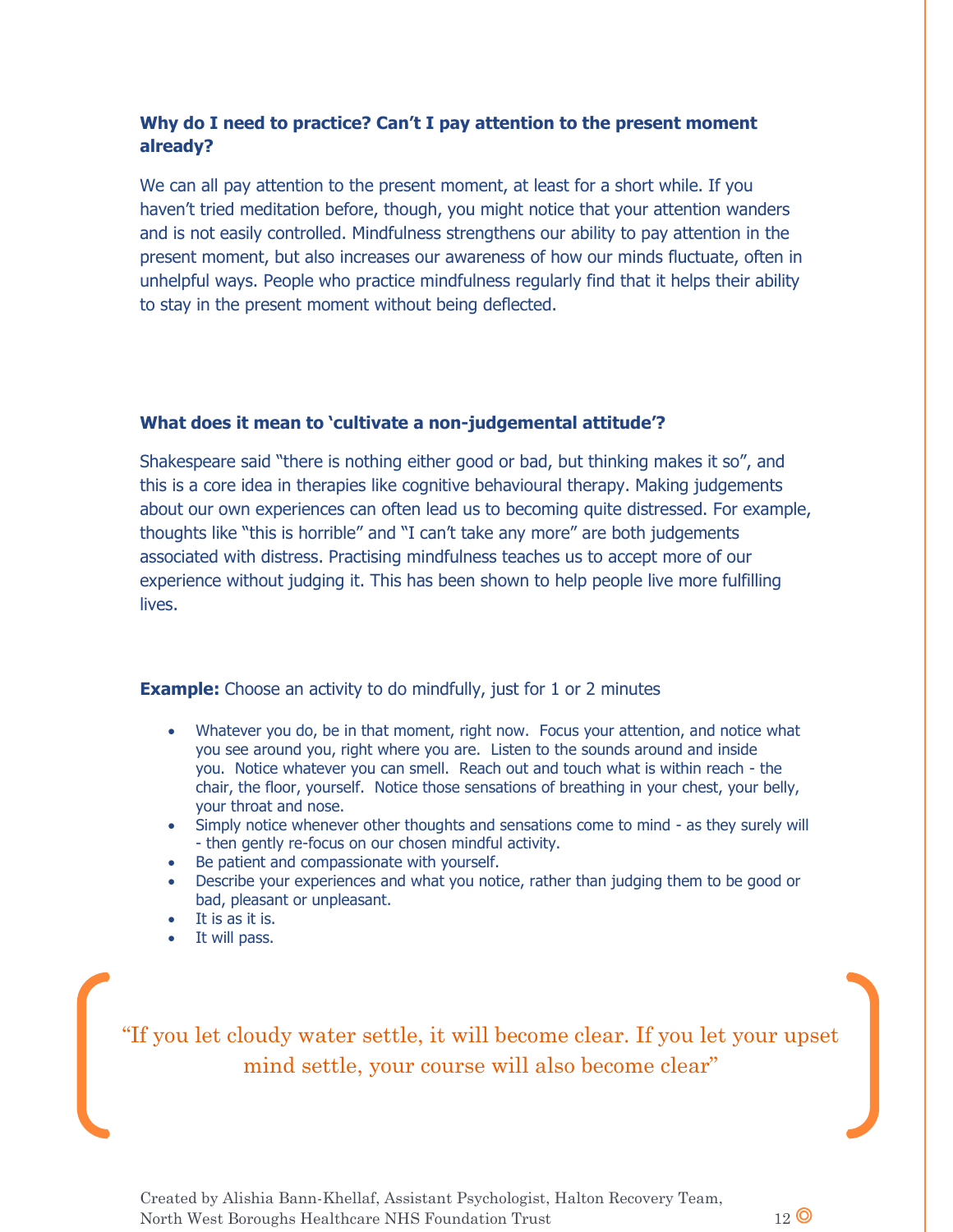# GUIDELINES FOR BETTER SLEEP

### **Sleeping well is a habit that you can learn! Small changes can have big effects. Start today by following these rules:**

- Take care of your body
- Do not drink caffeine: no tea, coffee, or Coca-Cola after 6 o'clock
- Do not eat a big or spicy meal late in the evening
- Do not go to bed hungry
- Avoid alcohol as it interferes with sleep
- Physical exercise, in the late afternoon can help to make your body tired and help you to sleep. Try to do some exercise every day.
- Sleep only at night-time and do not have day-time naps, no matter how tired you feel. Naps keep the problem going by making it harder for you to get to sleep the next night.
- Having a regular bedtime routine teaches your body when it's time to go to sleep.
- Have a soothing drink like chamomile tea or a milky drink
- Have a bath, or a routine of washing your face and brushing your teeth
- Go to bed at same time each night
- When in bed think of nice things (e.g. think of 5 nice things that happened that day  $$ they might be big or small, such as a nice conversation, seeing the sunshine, or hearing nice music on the radio)
- Do a relaxed breathing exercise (one hand on stomach the other on your chest, deliberately slow your breathing, breathe deeply in your stomach instead of high in your chest)
- Try and wake up the same time every day, even if this is tiring to begin with

### **Coping with bad dreams can be difficult. Some people don't like relaxation before going to sleep or are scared of letting go. If that is you, try these preparation techniques instead:**

- Prepare yourself in case you have bad dreams by thinking of a bad dream then think of a different ending for it. Practice this new ending many times before going to sleep
- Before going to sleep prepare to re-orient yourself when you wake from a bad dream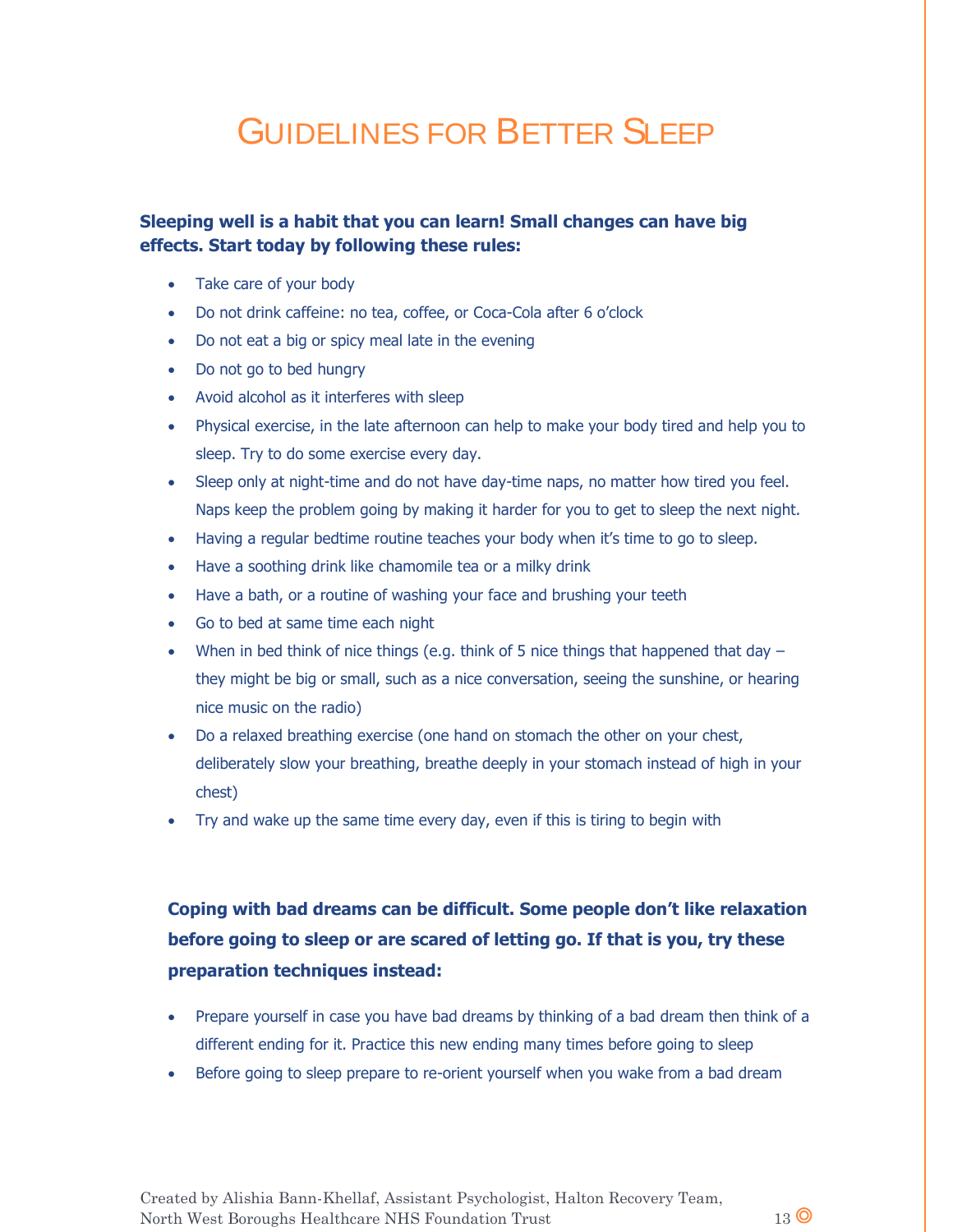- Remind yourself that you are at home, that you are safe. Imagine your street, buses, local shops
- Put a damp towel or a bowl of water by the bed to splash your face, place a special object by the bed, such as a photograph, or a small soft toy
- Practice imagining yourself waking up from a bad dream and reorienting yourself to the present, to safety by splashing your face, touching special object, having a bottle of rose or lavender essential oil to sniff, going to window to see surroundings
- When you wake up from a bad dream- move your body if you can and reorient yourself immediately (touching object, wetting face, going to the window, talk to yourself in a reassuring way)



#### **Make your bedroom a pleasant place to be**

- Get a nightlight
- Keep it clean and tidy
- Introduce pleasant smells such as a drop of lavender oil onto the pillow
- Get extra pillows

REMEMBER: Bed is for sleeping, so if you cannot sleep after 30 minutes, get up and do another activity elsewhere such as reading or listening to music (try and avoid TV as it can wake you up). After 15 minutes return to bed and try to sleep again. If you still can't sleep after 30 minutes get up again. Repeat this routine as many times as necessary and only use your bed for sleeping in.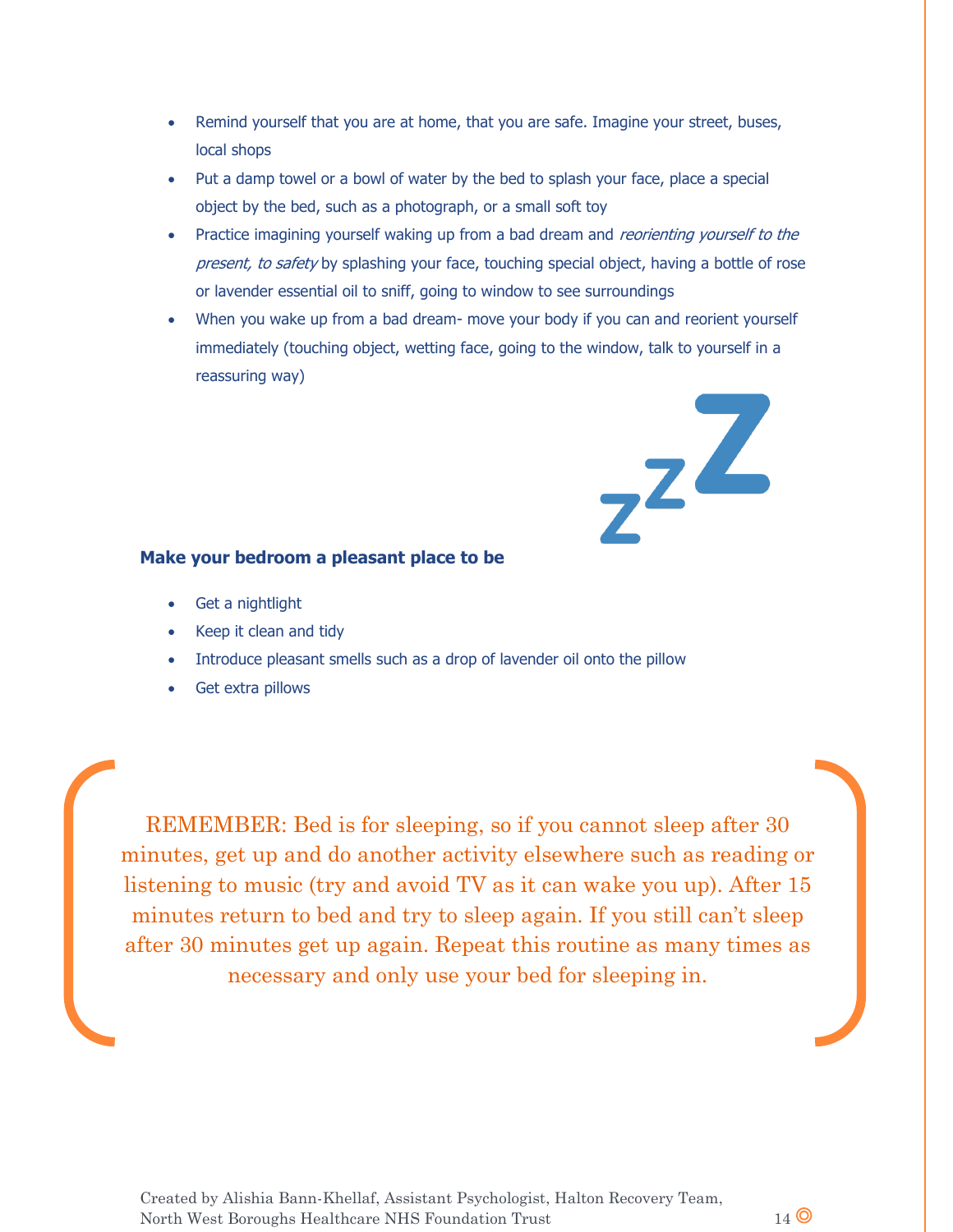

#### **What Does Exercise Do For The Mind And Body?**

Exercise leads to positive changes in physical and mental wellbeing. Here are six reasons to increase the amount of exercise that you get.

#### **Exercise increases your energy levels**

Increasing your physical activity will actually reduce feelings of low energy or fatigue. You can think of exercise as being like an elastic band in a child's toy: exercise 'winds up' the elastic band storing more energy in it.

#### **Exercise leads to better sleep**

Exercise has been shown to improve sleep quality. Exercise has even been suggested as an alternative or complimentary form of therapy for people who experience problems sleeping.

Research suggests that doing exercise 4 to 8 hours before bedtime is likely optimal for improving sleep quality, although some exercise at any time of day seems to be beneficial.

#### **Exercise increases self-esteem**

People who take part in regular physical exercise tend to have a higher level of physical selfworth, improved body image, and a higher level of self-esteem. Physical exercise has been recommended as a treatment for adults with low self-esteem.

#### **Exercise lowers your risk of death**

Physical inactivity is estimated to cause 9% of all premature deaths. Research in the USA, suggests that women over 50 who change their physical activity status from inactive to active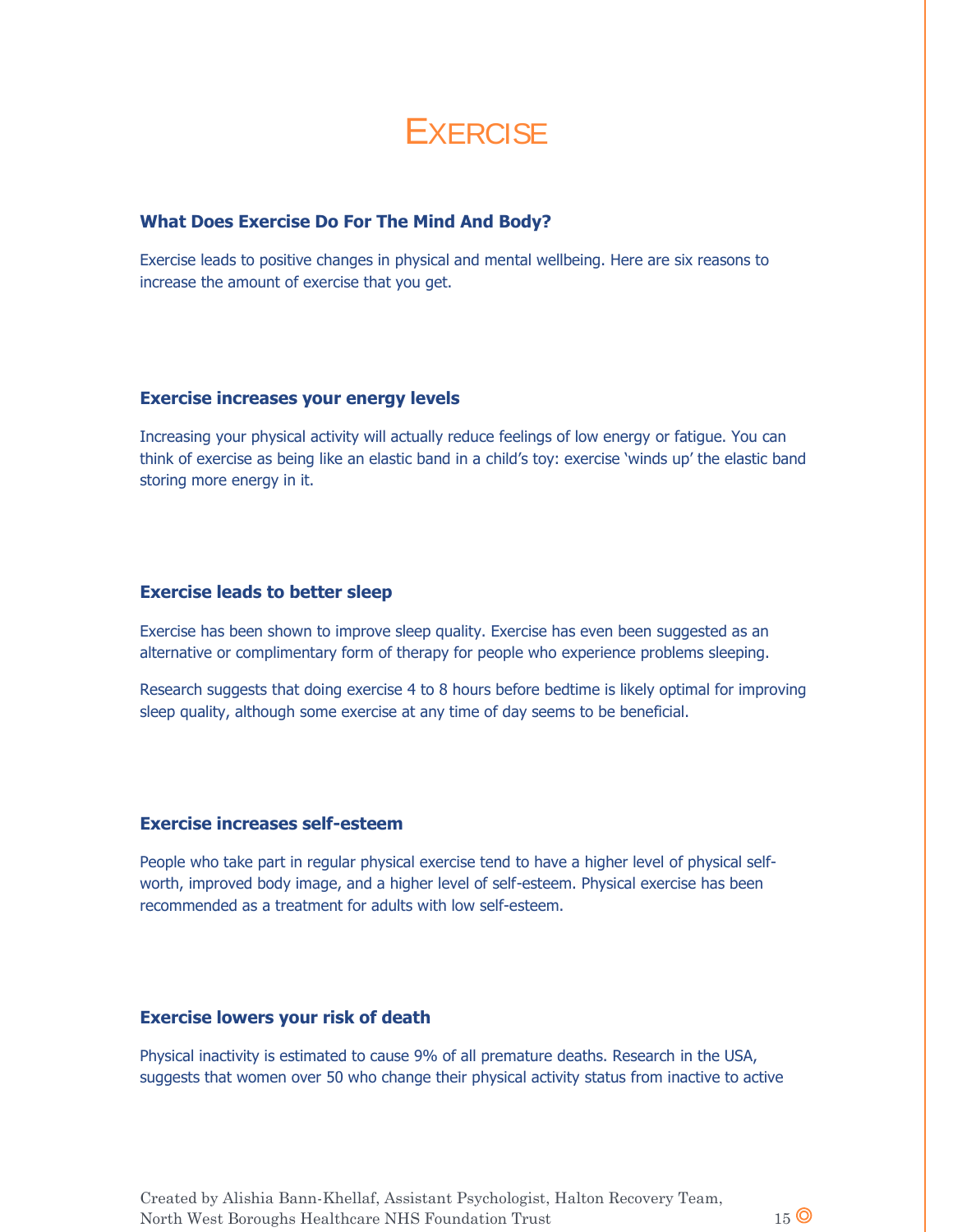increase their life expectancy by between 1.5 and 3.5 years. For men the figure is 1.3 to 3.7 years.

#### **Exercise lowers your risk of ill-health**

Regular physical activity is strongly associated with a decreased risk of many serious health conditions including diabetes, stroke, and cancer. Often these health-related benefits occur in the absence of weight changes – so even if you don't lose weight you are still doing your health a favour!

#### **Exercise improves your brain function**

Exercise is shown to have a positive effect upon mental performance.

Exercise has also been found to improve concentration, reduce levels of irritability, and may slow the deterioration in balance and mobility in patients with Alzheimer's disease.



Created by Alishia Bann-Khellaf, Assistant Psychologist, Halton Recovery Team, North West Boroughs Healthcare NHS Foundation Trust 16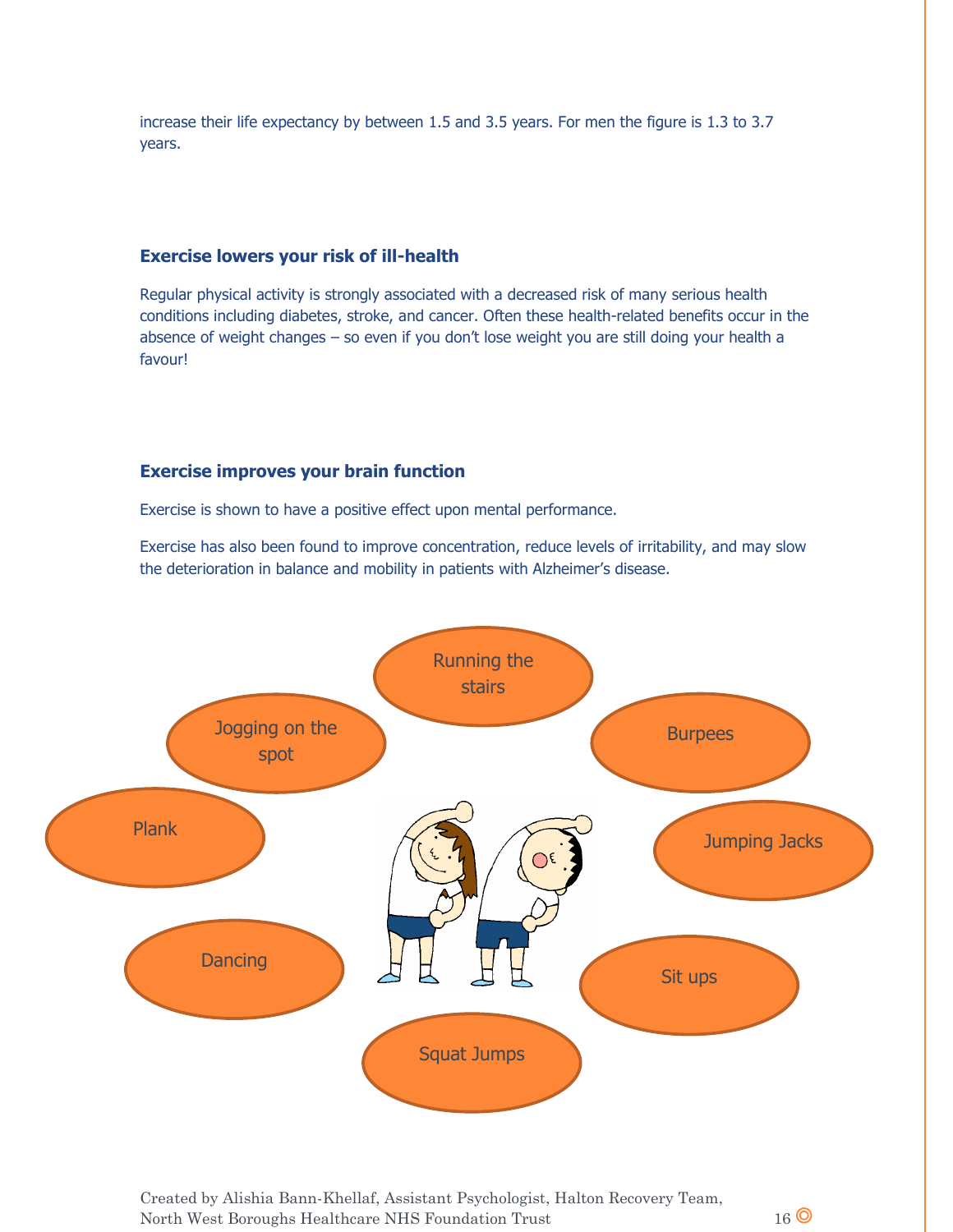## ACTIVITY PACING

You may find yourself becoming increasingly inactive, or trying to catch up on things all at once which could lead to frustration, irritability, low mood and worsen any existing health condition. During this time of uncertainty and change you need to think about how to manage symptoms of any current health condition in particular pain management.

#### **What is pacing?**

Pacing is a planned approach to increase your level of activity. The aim of pacing is to achieve and maintain a fairly even level of activity energy levels throughout the day as opposed to trying to do everything in the morning then having to rest all afternoon.

#### **How to use pacing?**

- Work out what you can manage now: decide on your baseline, how much activity you can do on a day-to-day basis
- Decide on a realistic build up rate: build up tasks slowly
- Write down your plan and record your progress



Created by Alishia Bann-Khellaf, Assistant Psychologist, Halton Recovery Team, North West Boroughs Healthcare NHS Foundation Trust  $17\,^{\circ}$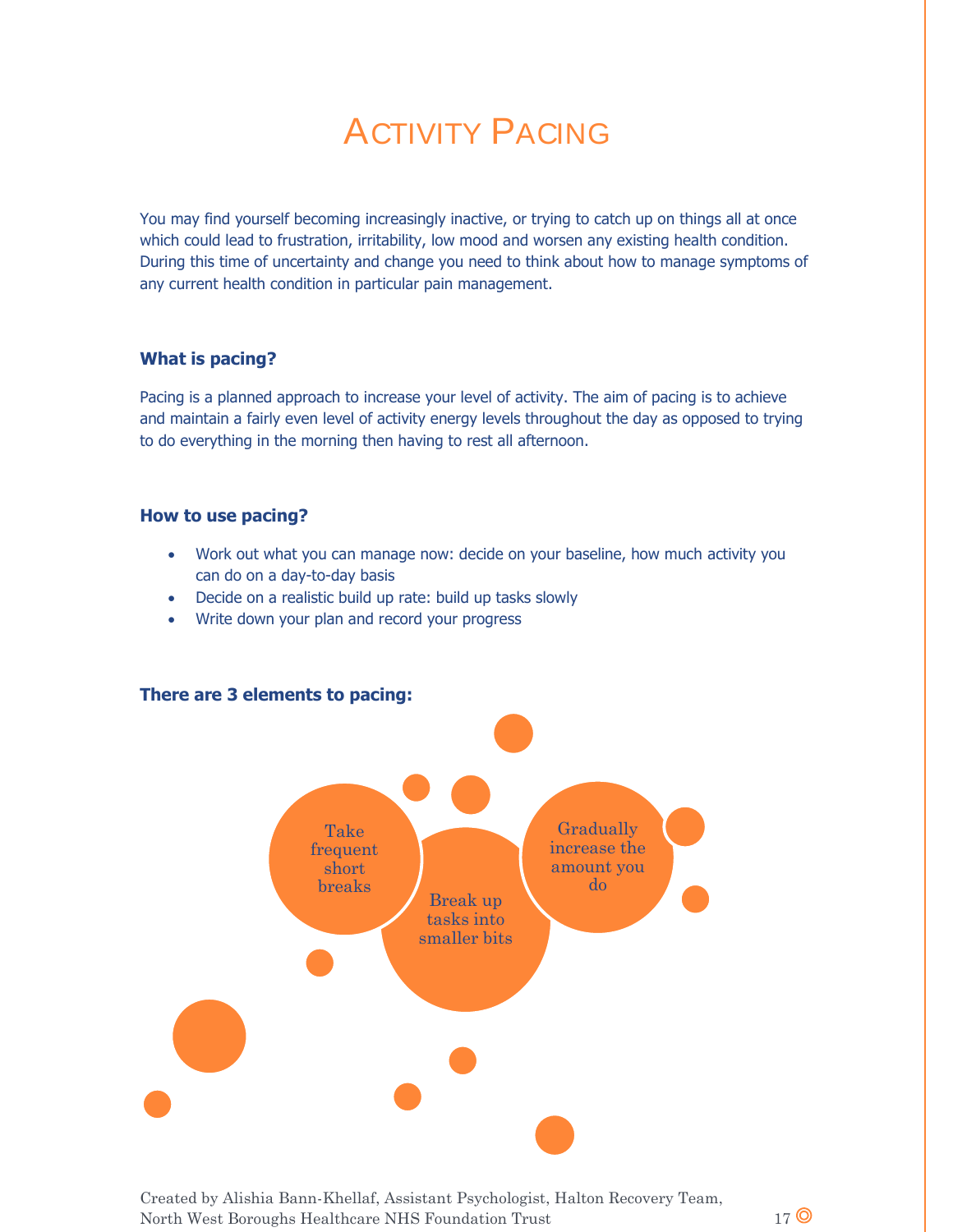#### **Tips:**

- Start on activities that are easier
- Its ok to ask for help with specific tasks
- Try to change your position regularly
- Write a list of your plans and stick it on the fridge/computer/phone/cupboard
- Start off with a small change and build on this
- Make a list of why you want to change
- Explain to others why you are changing a habit, get support and help from others if needed
- Reward yourself with a treat
- Do not worry if you fall back into your old habits, everyone does when they try to change, look at your plan and start afresh
	- Find a new way of doing something with pacing rather than stopping it altogether
- Setbacks are normal and everyone has them; It does NOT mean you are back to square one

**If you put into practice the concept of pacing, you should have opportunities to manage your condition and gradually do more.**

The rule of the 3 P's that can be applied to any task: Prioritise, Plan and Pace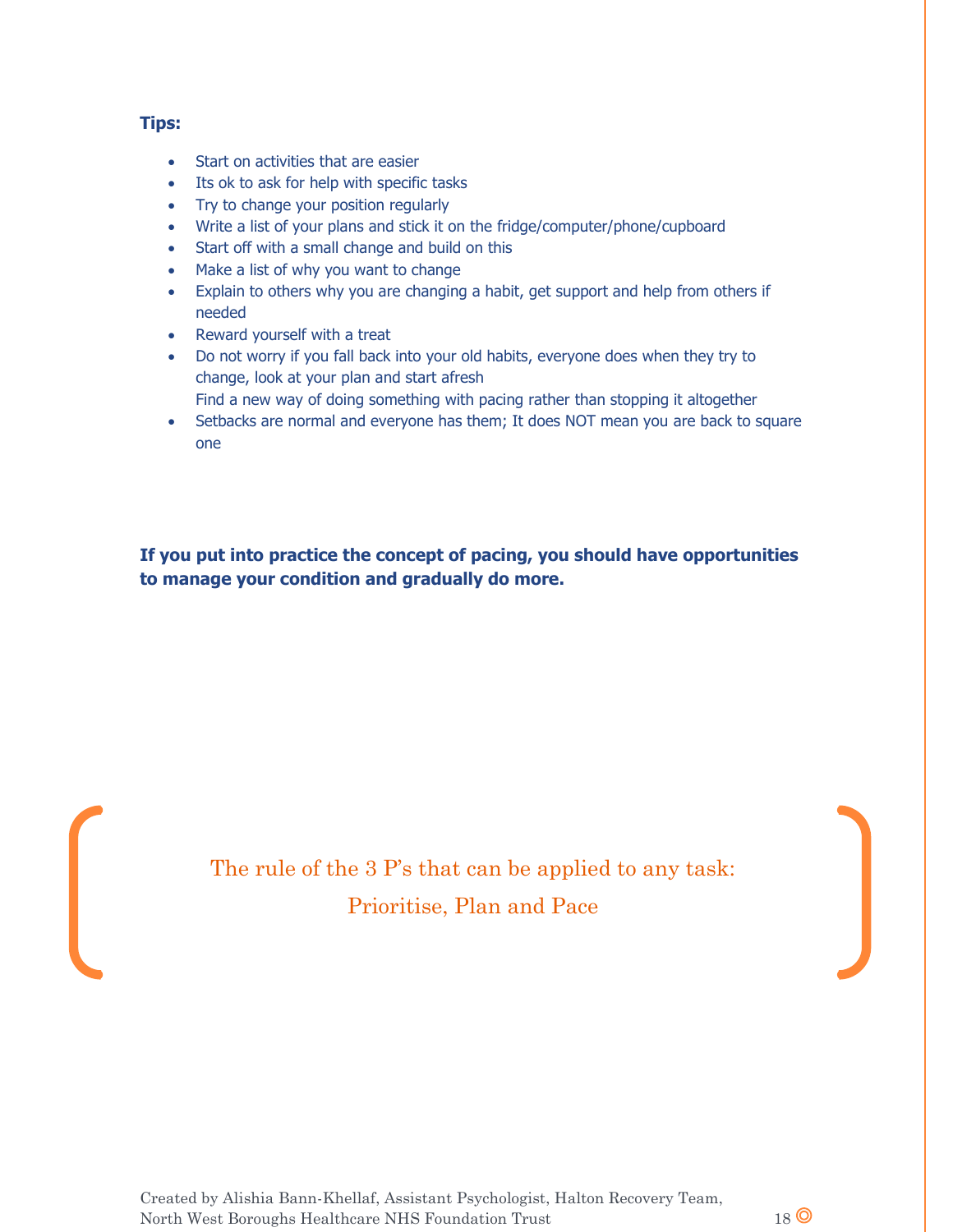## DEFUSION TECHNIQUES

### DON'T BELIEVE EVERYTHING YOU THINK!

#### **Firstly, what is cognitive fusion?**

Cognitive fusion is where we get entangled with our thoughts and 'pushed around by them'. We focus our attention on the contents of our mind (our thoughts, memories, assumptions, beliefs, images etc.) rather than what we are experiencing through our five senses. We then make decisions and take actions based on our internal experience (thoughts, memories etc.) rather than what is really going on in the world.

To break the cycle of cognitive fusion the aim is to practice techniques of defusion

**Defusion** involves distancing, disconnecting or seeing thoughts and feelings for what they are (streams of words, passing sensations), not what they say they are (dangers or facts).



**[STOP](https://www.getselfhelp.co.uk/stopp.htm)**, **STEP BACK, OBSERVE** (the thoughts and feelings, what's happening to/for the other person).

Notice what's happening - your thoughts, physical sensations, emotions, images, memories. Notice the way you're interpreting what they mean, and how that's affecting you.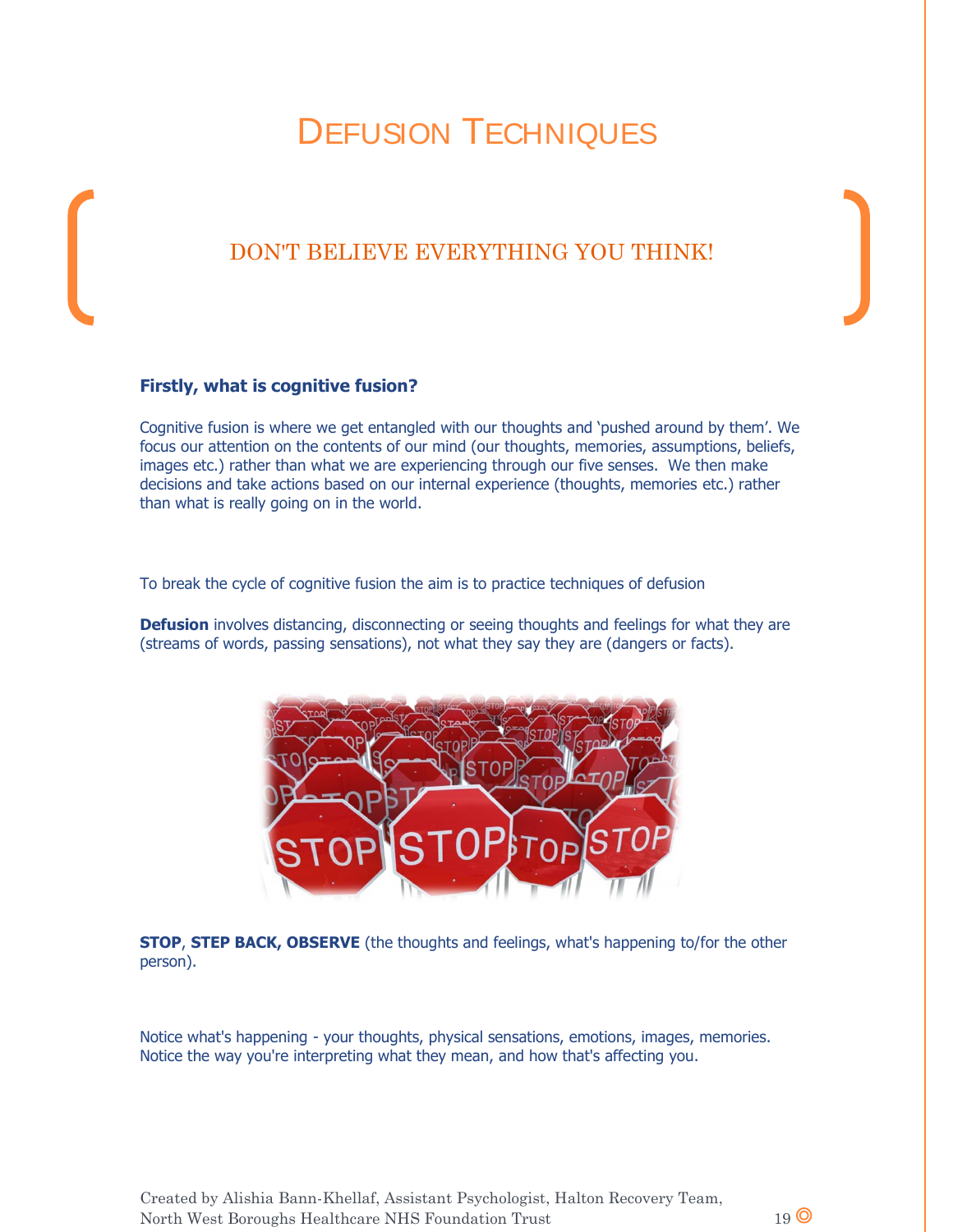Notice the unhelpful thoughts. It can help to say them differently, in a non-threatening way: slowly, in a squeaky or comic voice or write them down.

#### **Defusion techniques can include:**

- Notice the thought and ask yourself whether it is helpful for you and whether it will lead you towards the values you have in your life.
- Sitting with the thought and saying to yourself "I am having the thought that..."
- Thank your mind for that thought "Thank you mind, how very informative!" or "is that right? How fascinating!" or simply "Thanks, Mind!" The spirit here is to not take your thoughts too seriously; or get into a struggle with them.
- Say the thought in your head with a funny voice e.g. Homer Simpson.
- Sing the thought out loud.
- Mindful watching-Imagine you are on top of the mountain, with some steady rocks underneath your feet and a whole landscape in from of you. Inhale the mountain breeze. Then pay attention to your thoughts and imagine you put each and single one on clouds and send them to the sky. You can do that until you feel your mind is slower and emptier of thoughts.
- Write down the thoughts on a piece of paper to see them from a perspective.
- Naming the story- if all these thoughts and feelings were put into a book or movie, titled 'the something something story', what would you call it? Each time this story shows up name it, 'ahh there's the XYZ story again!'
- Computer screen- imagine this thought on a computer screen. Change the font, colour and format. Animate the words. Add in a bouncing ball.
- Learn more and practice [mindfulness](https://www.getselfhelp.co.uk/mindfulness.htm) so that you can be aware of when you are in the present moment rather than being 'in your head' and thinking about the past or worrying about the future. Notice what you don't normally notice - sights, sounds, sensations, thoughts, textures etc.
- Use [metaphors](https://www.getselfhelp.co.uk/metaphors.htm) try to see things differently.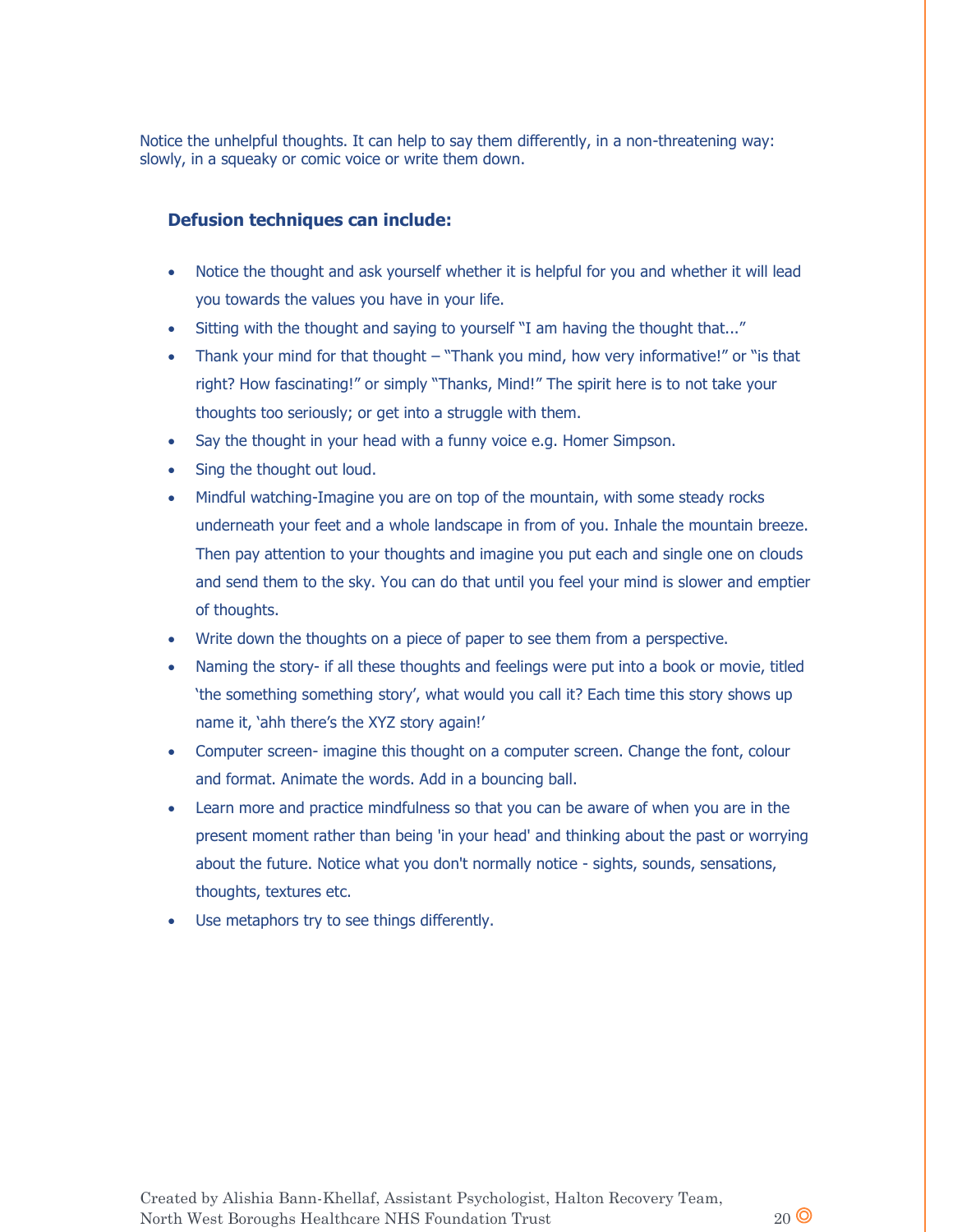#### **[Metaphors](https://www.getselfhelp.co.uk/metaphors.htm) can help us understand thoughts in a different way**

#### **Passengers on the Bus**

You can be in the driving seat, whilst all the passengers (thoughts) are being critical, abusive, intrusive, distracting, and shouting directions, or sometimes just plain nonsense. You can allow those passengers to shout and chatter noisily, whilst keeping your attention focused on the road ahead; heading towards your goal or value (values your heart's deepest desires for how you want to behave as a human being.)



#### **[Playground Bully](https://www.getselfhelp.co.uk/mindbully.htm)**



The playground is fenced in and the children have to learn to live with the bully. This bully uses threats, mocking and abusive words to upset his victims. We can't stop our thoughts, but perhaps we can react to them in a different way, as these victims show us.

Victim 1 - believes the bully (the thoughts), becomes distressed, and reacts automatically. The bully sees this as great entertainment and will carry on targeting this victim. This is how we normally respond to our thoughts.

Victim 2 - challenges the bully, and bully eventually gives up on this victim.

Victim 3 - acknowledges then ignores the bully, changing focus of attention, and the bully soon gives up.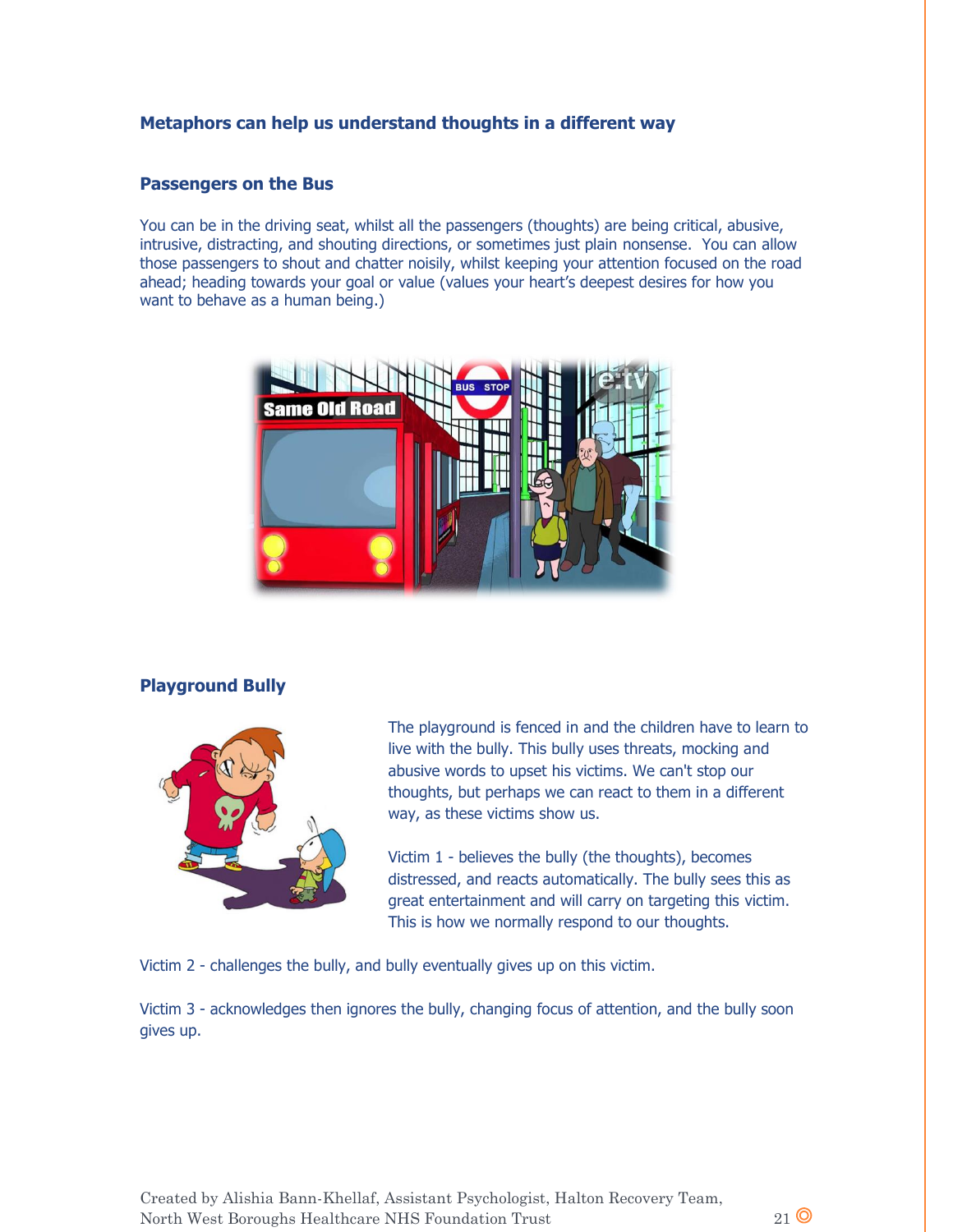#### **The Tunnel**

When we get anxious driving through a tunnel, the best option is to keep going to the other end, rather than stop or look for an exit in the tunnel. This feeling will pass - there is an end to this tunnel.



#### **The Weather**



We cannot control the weather, so we have to learn to adapt to it. We can put a coat on for instance, but we cannot stop the wind or rain, and it would be foolish to try. Regardless of what we do, the storm will pass.

Our thoughts and feelings are like the weather, they come and they go. We cannot control or stop them, but we can learn to react to them differently. If we give up the futile struggle to try and stop or control it, the storm of thoughts and feelings will pass.

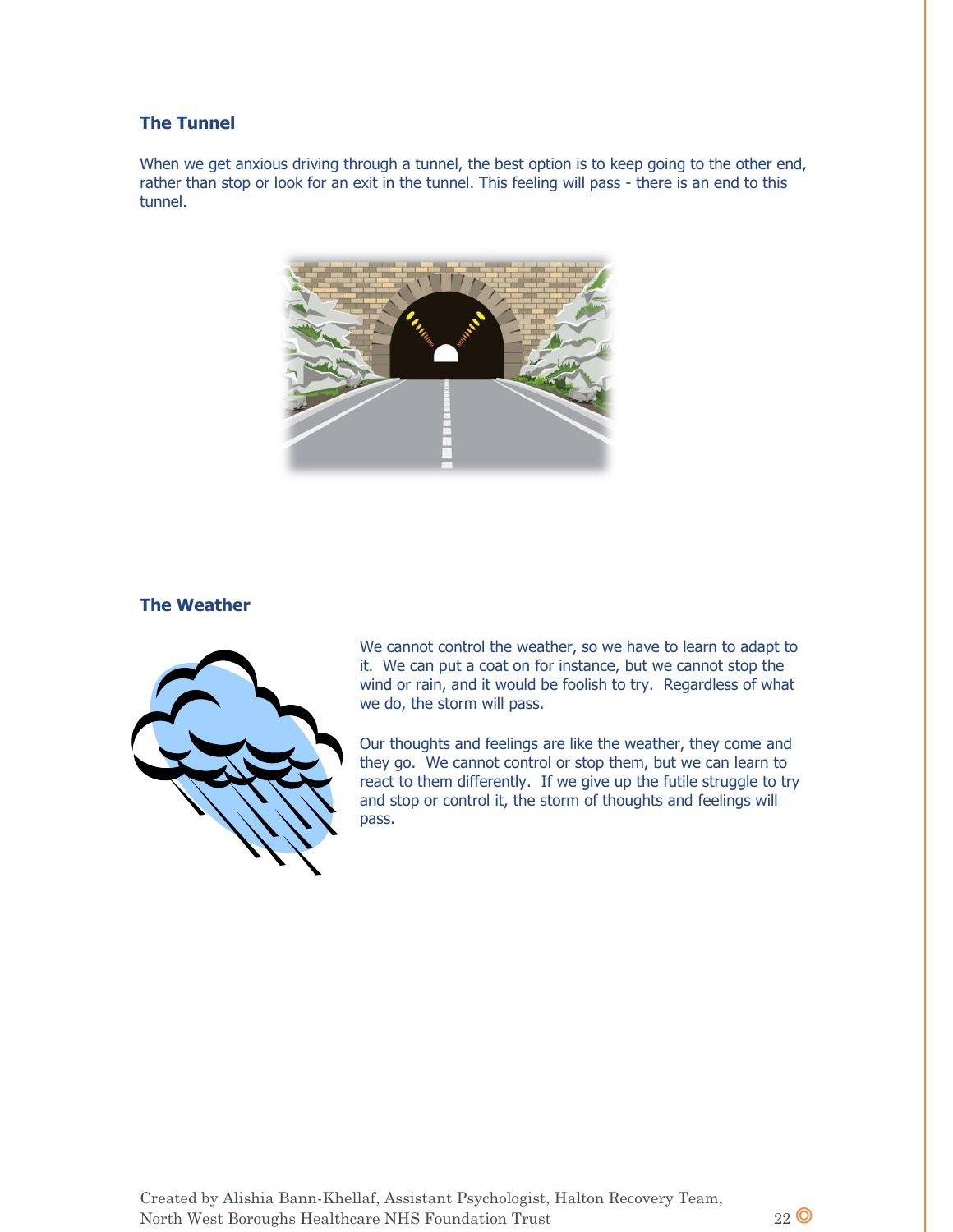# DISTRESS TOLERANCE

Distress tolerance skills are used when it is difficult or impossible to change a situation. They are used to help us cope and survive during a crisis and help us tolerate short term or long term pain (physical or emotional).

#### **Radical Acceptance**

Acceptance means being willing to experience a situation as it is, rather than how we want it to be. It's to be in the actual situation that you're in, rather than the situation you think you're in, or think you should be in.

#### **'Turning the mind'**

Your mind will give you other ideas, interpretations, reminding you of old strategies – whether helpful or unhelpful. Each time your mind wanders and you notice these other thoughts and images, bring your attention back to this moment. Don't judge the situation to be good or bad, bring your attention back to this moment, right now, and being effective in this situation.

#### **Distraction**

Distraction helps us feel better by diverting our attention away from the distressing thoughts. It works even better if you choose something that will really grab your attention and keep you absorbed in that activity. Different things work for different people, it's worth trying and practicing lots.

Distraction can also be a useful tool when we might otherwise do something which we will regret later. Notice the thoughts, feelings and urges to respond...acknowledge those experiences rather than fight with them, then choose where to put your focus of attention.

#### **What can you use as distraction that would work for you?**

- Play a game
- **Colouring**
- Listen to music
- Make a self-soothe box  $-$  Can be used as a distraction technique and then once complete can be used as a coping toolbox.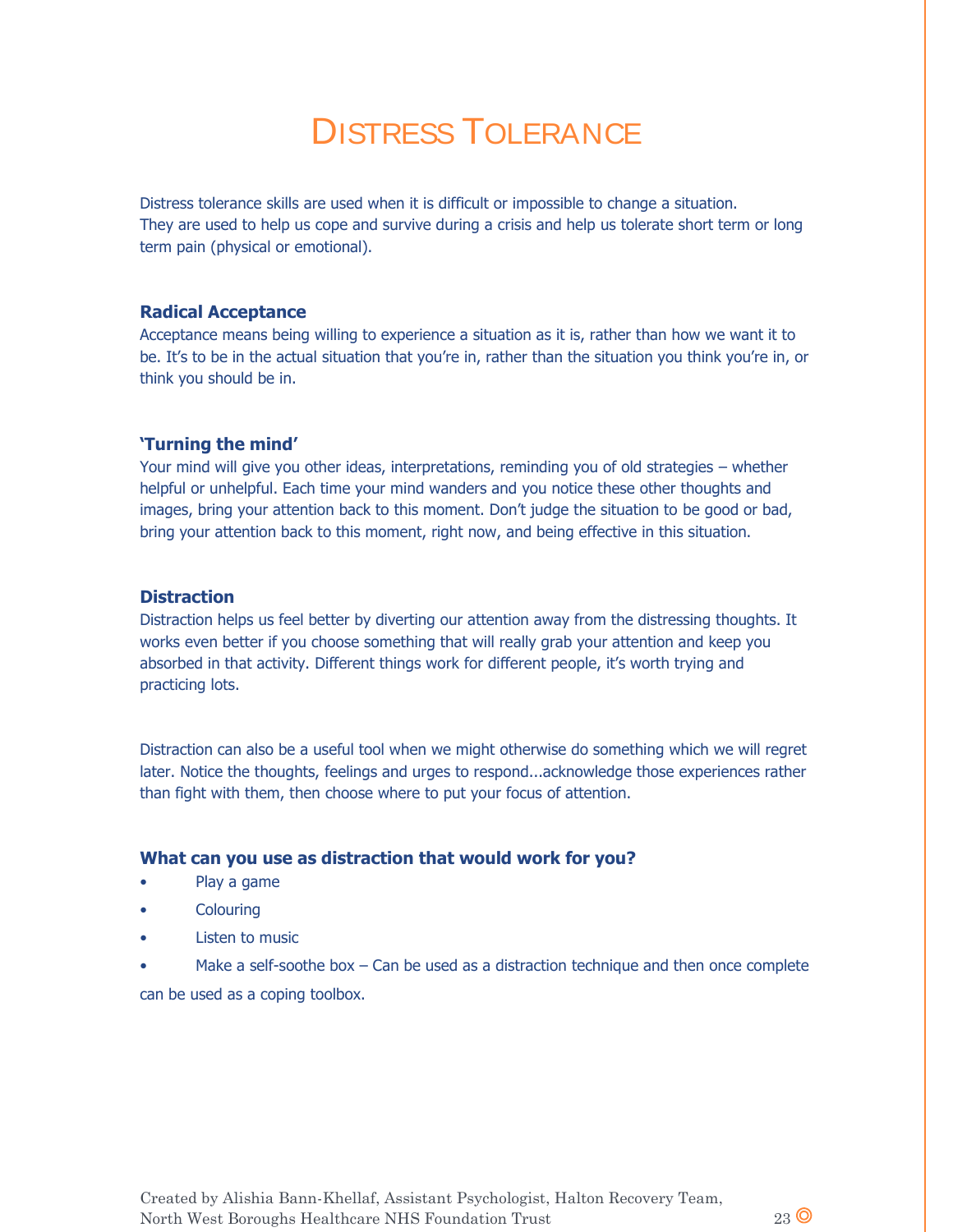#### **RIGHT NOW!**

- 5 things you can see right now
- 4 things you can hear right now
- 3 things you can touch, and reach out and touch them, right now
- 2 things you can smell or like the smell of
- 1 slow, deep breath. Then focus on your breathing, before shifting your focus of attention onto something different...

#### **Self-Soothing**

Self-soothing is another way of using distress tolerance. These are physical techniques which use different body senses. Experiment with different techniques until you find some that are comfortable and helpful, when you find these, practice them and use them when you're distressed, when emotions feel overwhelming and when situations feel like you can't stand them anymore. Instead of doing something which may hurt you, try something that gives you comfort and calmness. Self-soothing is to do with comforting, nurturing and being kind to yourself. Think of ways of soothing each of your five senses:

- Vision
- Hearing
- Smell
- Taste
- Touch

Many of us feel like we don't deserve these comforts, and may find it hard to give pleasure to ourselves in this way. Do you have those feelings?

Some of us may also expect this soothing to come from other people, or not want to do it for ourselves. Have you experienced this feeling?

You may feel guilty about comforting yourself in this way. It may take some practice to allow yourself to experience these pleasures. They are simple human pleasures which everyone has a right to, and will give us some good tools to use when we are feeling bad.

Try at least one of these self-soothing exercises per week. As you do what you have chosen, do it mindfully. Breathe gently and try to be fully in the experience. As you begin to overcome your feelings that perhaps you do not deserve this, or guilt, and start to enjoy one or more of the activities, you will be learning very useful tools to help you deal with uncomfortable feelings and difficult situations.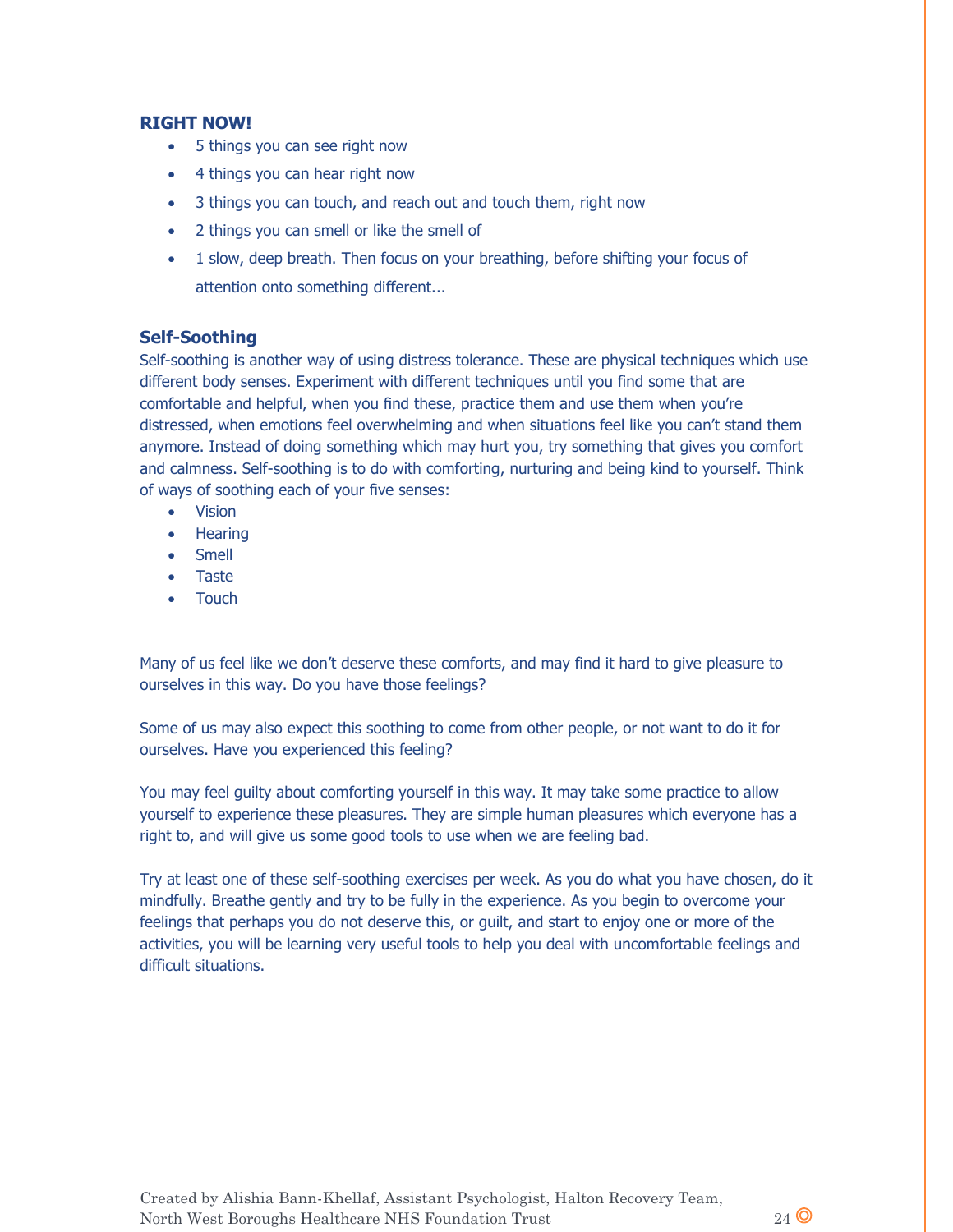### CONTACT DETAILS

V 2) Should you require support, here is a list of contact details.

A) Local Contacts for support from mental health & social services:

- Halton Recovery Team Duty Mon to Fri 9-5pm 01928 753968
- Halton Home Treatment / Assessment Team (out of hours) 01928 753981 / 01925 664000
- Hollins Park Hospital Trust Headquarters (24hrs) 01925 664000
- Halton Borough Council Direct Link (24hrs) 0303 3334300
- Halton Social Care Emergency Duty Team (5pm-8am) 0345 0500148

#### B) Other support:

- Mind mental health charity & support: 0300 123 3393
- Samaritans If somethings troubling you, then get in touch: 24 hours a day, 365 days a year: www.samaritans.org Call 116 123 free from any phone.
- Rethink Mental Illness: Charity supporting people with mental illness www.rethink.org
- CALM the campaign against living miserably, is a charity set up in response to the high suicide rate among young men: www.thecalmzone.net 0800 58 58 58 - 7 days a week, 5pm to midnight (anonymous & free phone on 3, Virgin, Orange and Vodafone networks).
- Cruse Bereavement Care Phone: 0808 808 1677 Website: www.cruse.org.uk
- Relate: Phone: 0300 100 1234 www.relate.org.uk
- Rape and Sexual Abuse Support Centre: Call 0330 3630063 www.rapecentre.org
- Combat Stress support for ex-services (24hrs): 0800 1381619 [www.combatstress.org.uk](http://www.combatstress.org.uk/)
- Women's Aid: [helpline@womensaid.org.uk,](mailto:helpline@womensaid.org.uk) you can also chat to a support worker using their free [instant messenger service,](https://chat.womensaid.org.uk/) Mon-Fri (10am-12pm)
- 1in6 | Support for Male Survivors of Sexual Abuse or Assault: https://1in6.org/

#### **Emergency services (999)**

if you don't feel you can keep yourself safe right now, seek immediate help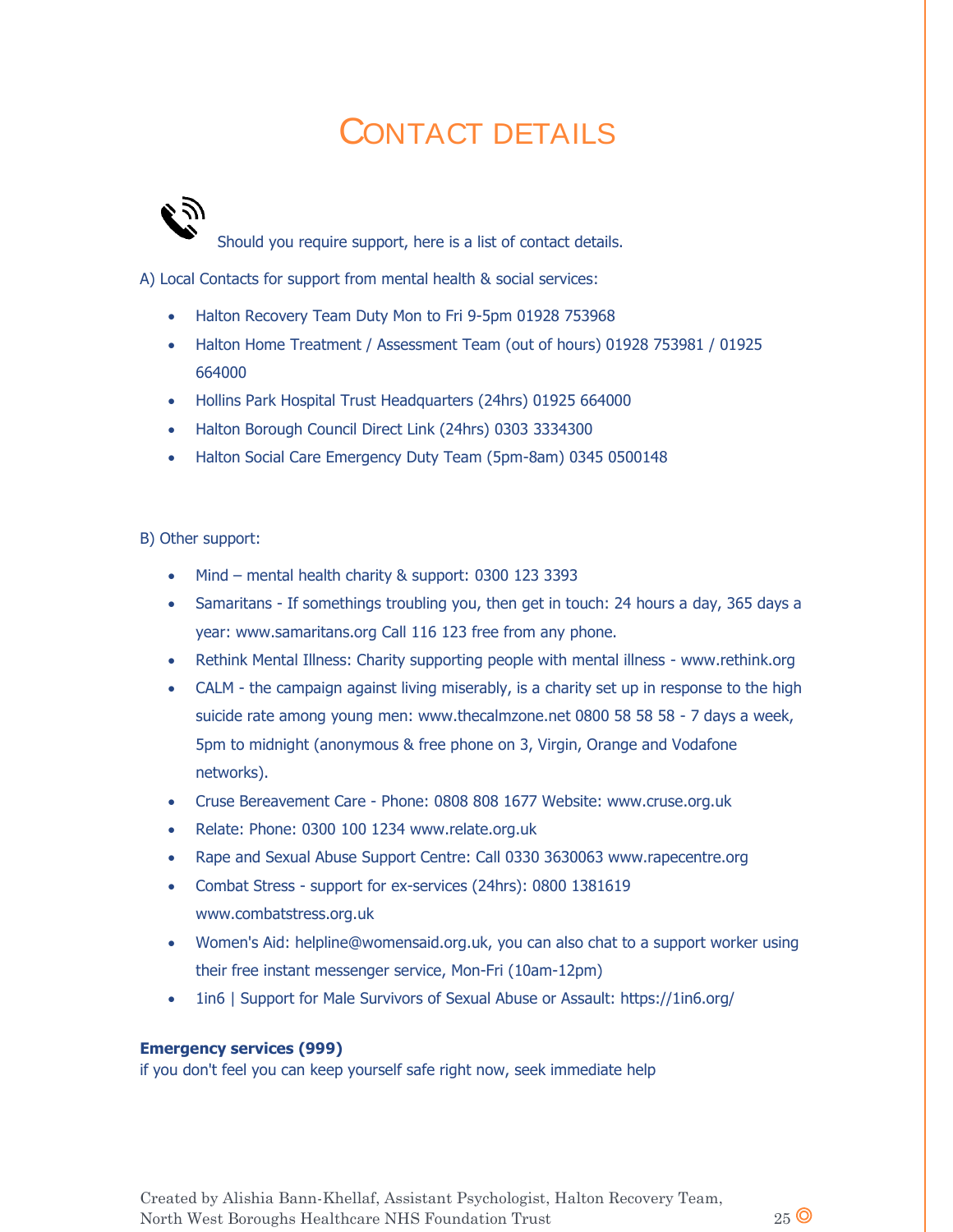## **ACTIVITY DIARY**

| <b>Monday</b> | <b>Tuesday</b> | Wednesday | <b>Thursday</b> | <b>Friday</b> | <b>Saturday</b> | <b>Sunday</b> |
|---------------|----------------|-----------|-----------------|---------------|-----------------|---------------|
|               |                |           |                 |               |                 |               |
|               |                |           |                 |               |                 |               |
|               |                |           |                 |               |                 |               |
|               |                |           |                 |               |                 |               |
|               |                |           |                 |               |                 |               |
|               |                |           |                 |               |                 |               |
|               |                |           |                 |               |                 |               |
|               |                |           |                 |               |                 |               |
|               |                |           |                 |               |                 |               |
|               |                |           |                 |               |                 |               |
|               |                |           |                 |               |                 |               |
|               |                |           |                 |               |                 |               |
|               |                |           |                 |               |                 |               |
|               |                |           |                 |               |                 |               |
|               |                |           |                 |               |                 |               |
|               |                |           |                 |               |                 |               |
|               |                |           |                 |               |                 |               |
|               |                |           |                 |               |                 |               |
|               |                |           |                 |               |                 |               |
|               |                |           |                 |               |                 |               |
|               |                |           |                 |               |                 |               |
|               |                |           |                 |               |                 |               |
|               |                |           |                 |               |                 |               |
|               |                |           |                 |               |                 |               |
|               |                |           |                 |               |                 |               |
|               |                |           |                 |               |                 |               |